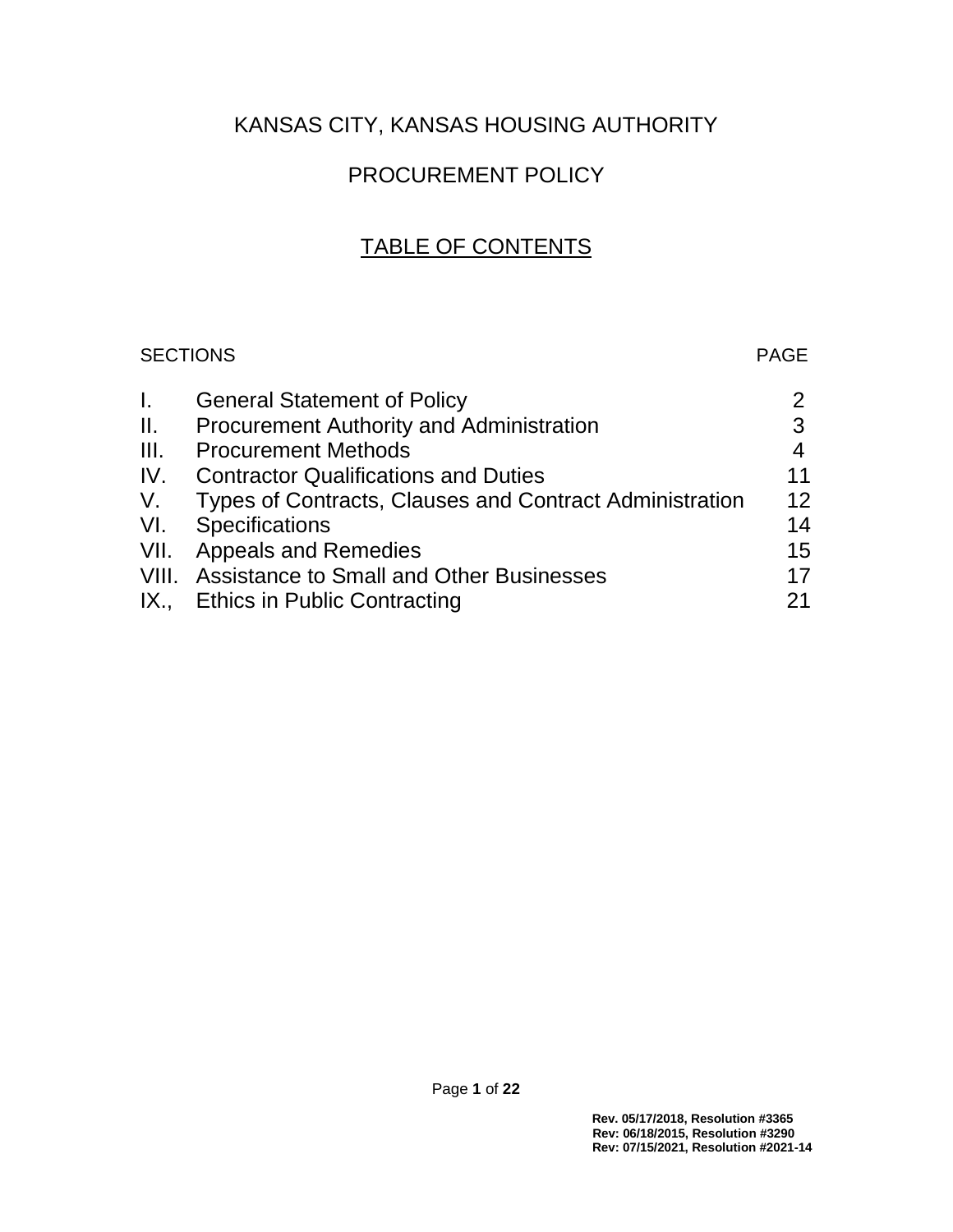#### KANSAS CITY KANSAS HOUSING AUTHORITY PROCUREMENT POLICY

Established for the Kansas City, Kansas Housing Authority (PHA) by Board Resolution No. 1789 on September 19, 1991. This Statement of Procurement Policy complies with and is subject to HUD's Annual Contributions Contract (ACC), HUD Handbook 7460.8 REV 2, "Procurement Handbook for Public Housing Agencies," and the procurement standards of 2 C.F.R. 200.317 through 327.

## I. GENERAL STATEMENT OF POLICY

## A. PURPOSE

KCKHA is committed to the acquisition of goods and services in an efficient cost effective and consistent manner. The procurement process will be open, fair and competitive, provide safeguards for maintaining a procurement system of quality and integrity; and assure that our purchasing actions are in full compliance with applicable Federal standards, HUD regulations, and State and local laws.

# B. APPLICATION

This Statement of Procurement Policy applies to all contracts for the procurement of supplies, services and construction entered into by the PHA after the effective date of this statement. It shall apply to every expenditure of funds by the PHA for public purchasing, irrespective of the source of funds, including contracts which do not involve an obligation of funds (such as concession contracts); however, nothing in this Statement shall prevent the PHA from complying with the terms and conditions of any grant, contract, gift or bequest that is otherwise consistent with law. The term "procurement," as used in this Statement, includes both contracts and modifications (including change orders) for construction or services, as well as purchase, lease or rental of supplies and equipment.

#### C. PUBLIC ACCESS TO PROCUREMENT INFORMATION

Procurement information shall be a matter of public record to the extent provided in Kansas Open Records Act, K.S.A. 45-215 and shall be available to the public as provided in that statute.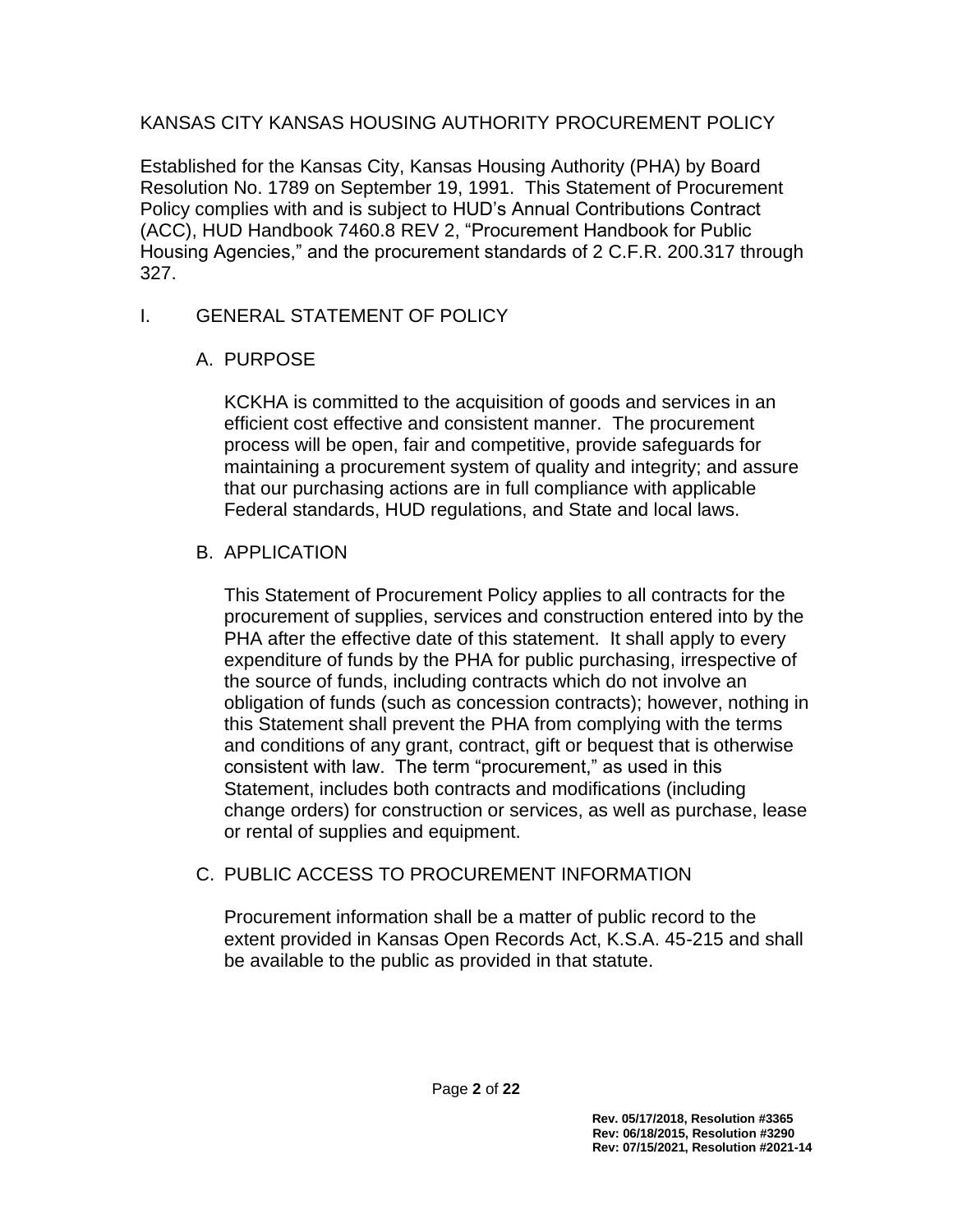# II. PROCUREMENT AUTHORITY AND ADMINISTRATION

All procurement transactions shall be administered by the Contracting Officer, who shall be the Executive Director or other individual he or she has authorized in writing. The Executive Director shall issue operational procedures to implement this Statement, which shall be based on HUD Handbook 7460.8 REV 2 and the procurement standards of 2 C.F.R. 200.317 through 327.

- A. . The Executive Director shall also establish a system of sanctions for violations of the ethical standards described in Section IX below, consistent with State law.
- B. The Executive Director or his/her designee shall ensure that:
	- 1. Procurement requirements are subject to an annual planning process to assure efficient and economical purchasing;
	- 2. Contracts and modifications are in writing, clearly specifying the desired supplies, services or construction and are supported by sufficient documentation regarding the history of the procurement, including as a minimum the method of procurement chosen, the selection of the contract type, the rationale for selecting or rejecting offers, and the basis for the contract price;
	- 3. For procurements other than small purchases, public solicitation is issued; a minimum of 15 calendar days is provided for preparation and submission of bids or proposals; and notice of contract award is made at meetings of the Kansas City, Kansas Housing Authority Board of Commissioners, which are open to the public.
	- 4. Solicitation procedures are conducted in full compliance with Federal standards stated in 2 C.F.R. 200.317 through 327, or State and local laws that are more stringent, provided they are consistent with 2 C.F.R. 200.317 through 327.
	- 5. An independent cost estimate is prepared before solicitation issuance and is appropriately safeguarded for each procurement above the small purchase limitation, and a cost or price analysis is conducted on the responses received for all procurements.
	- 6. Contract award is made to the responsive and responsible bidder offering the lowest price (for sealed bid contracts) or contract award is made to the offeror whose proposal offers the greatest value to the PHA, considering price, technical and other factors as specified in the solicitation (for contracts awarded based on competitive proposals); unsuccessful firms are notified within ten days after contract award;
	- 7. There are sufficient unencumbered funds available to cover the anticipate cost of each procurement before contract award or modification (including change orders), work is inspected before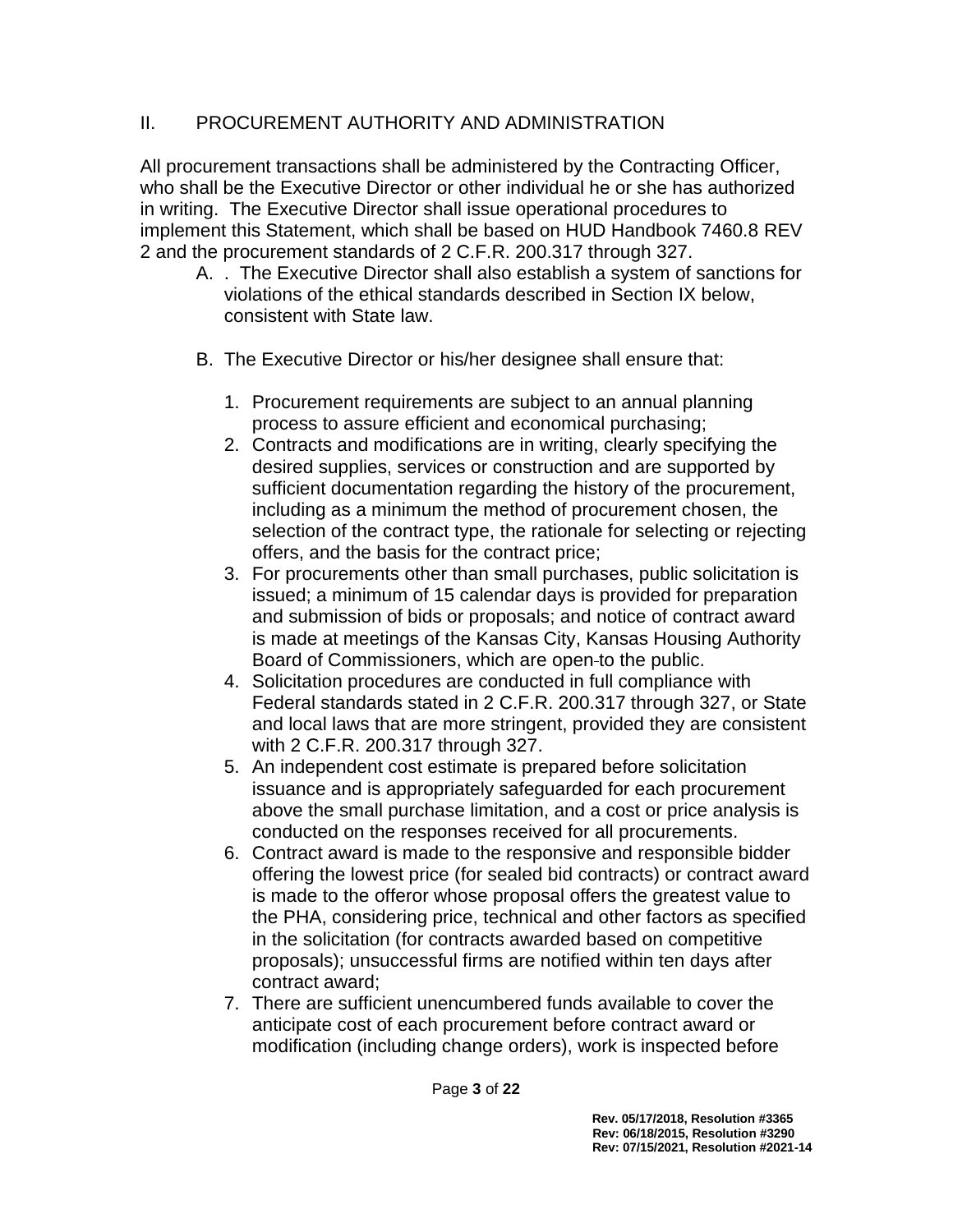payment, and payment is made promptly for contract work performed and accepted; and

- 8. The PHA complies with applicable HUD review requirements, as provided in the operational procedures supplementing this Statement.
- C. This Statement and any later changes shall be submitted to the Board of Commissioners for approval. The Board appoints and delegates procurement authority to the Executive Director, and the Executive Director is responsible for ensuring that any procurement policies adopted are appropriate for the PHA.

#### III. PROCUREMENT METHODS

#### A. SELECTION OF METHOD

If it has been decided that the PHA will directly purchase the required items, using one of the following procurement methods, based on the nature and anticipated dollar value of the total requirement.

#### B. SMALL PURCHASE PROCEDURES

- 1. General. Any contract not exceeding \$75,000 may be made in accordance with the small purchase procedures authorized in this section. Contract requirements shall not be artificially divided as to constitute a small purchase under this section (except as may be reasonably necessary to comply with Section VIII of this Statement).
- 2. Petty Cash Purchases. Small purchases under \$100, which can be satisfied by local sources, may be processed through the use of a petty cash account. The Contracting Officer shall ensure that: the account is established in an amount sufficient to cover small purchases made during a reasonable period; security is maintained and only authorized individuals have access to the account; the account is periodically reconciled and replenished by submission of a voucher to the PHA finance officer; and the account is periodically audited by the finance officer or designee to validate proper use and to verify that the account total equals cash on hand plus the total of accumulated vouchers.
- 3. Small Purchases of \$10,000 or Less. For small purchases below \$10,000.00, only one quotation need be solicited if the price received is considered reasonable. Such purchases must be distributed equitably among qualified sources. If practicable, a quotation shall be solicited from other than the previous source placing a repeat order to assure the price is reasonable.

Page **4** of **22**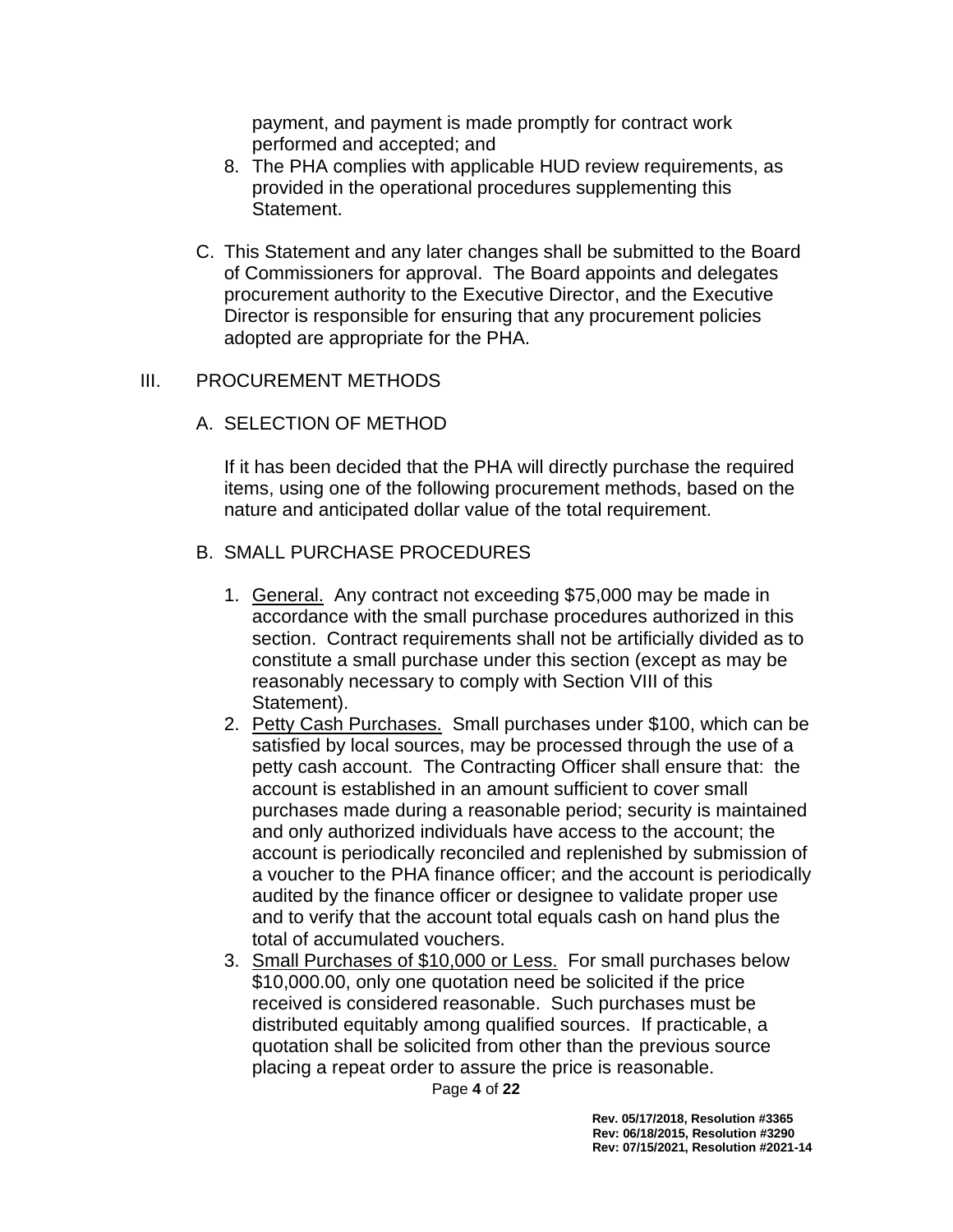- 4. Small Purchases Between \$10,000.00 and \$75,000.00. For small purchases in excess of \$10,000.00, but not exceeding \$75,000.00, no less than three offerors, shall be solicited to submit price quotations, which may be obtained orally, by telephone, or in writing, as allowed by State or local laws. Documentation of offers received shall be kept in the purchase file. Award shall be made to the offeror providing the lowest acceptable quotation, unless justified in writing based on the price and other specified factors, such as for architect/engineer contracts. If non-price factors are used, they shall be disclosed to all those solicited. The names, addresses, and/or telephone numbers of the offerors and persons contacted, and the date and amount of each quotation shall be recorded and maintained as a public record.
- 5. Purchases Greater than \$75,000. Contracts greater than \$75,000.00 shall be awarded based on competitive sealed bidding process, if the following conditions are present: a complete, adequate, and realistic specifications or purchase description is available; two or more responsible bidders are willing and able to compete effectively for the work; the procurement lends itself to a firm fixed price contract; and the selection of the successful bidder can be made principally on the basis of price. Contracts and purchases shall be awarded only after approval by the Board of Commissioners, at the next scheduled Board Meeting after the bid opening.

#### C. SEALED BIDS

- 1. Conditions for Use. Contracts shall be awarded based on competitive sealed bidding, if the following conditions are present: a complete, adequate, and realistic specification or purchase description is available; two or more responsible bidders are willing and able to compete effectively for the work; the procurement lends itself to a firm fixed price contact; and the selection of the successful firm can be made principally on the basis of price. Sealed bidding is the preferred method for construction procurement. For procurements under the Capital Fund Program (CFP), sealed bidding shall be used for construction and equipment contracts exceeding the small purchase limitation. Sealed bidding should not be used for professional services contracts.
- 2. Solicitation and Receipt of Bids. An invitation for bids shall be issued, and publicly advertising, delineating ; when and how to obtains plans, specifications , include all contractual terms and conditions applicable to the procurement;, and including a statement that the award will be made to the lowest responsible bidder whose bid meets the requirements of the invitation for bids.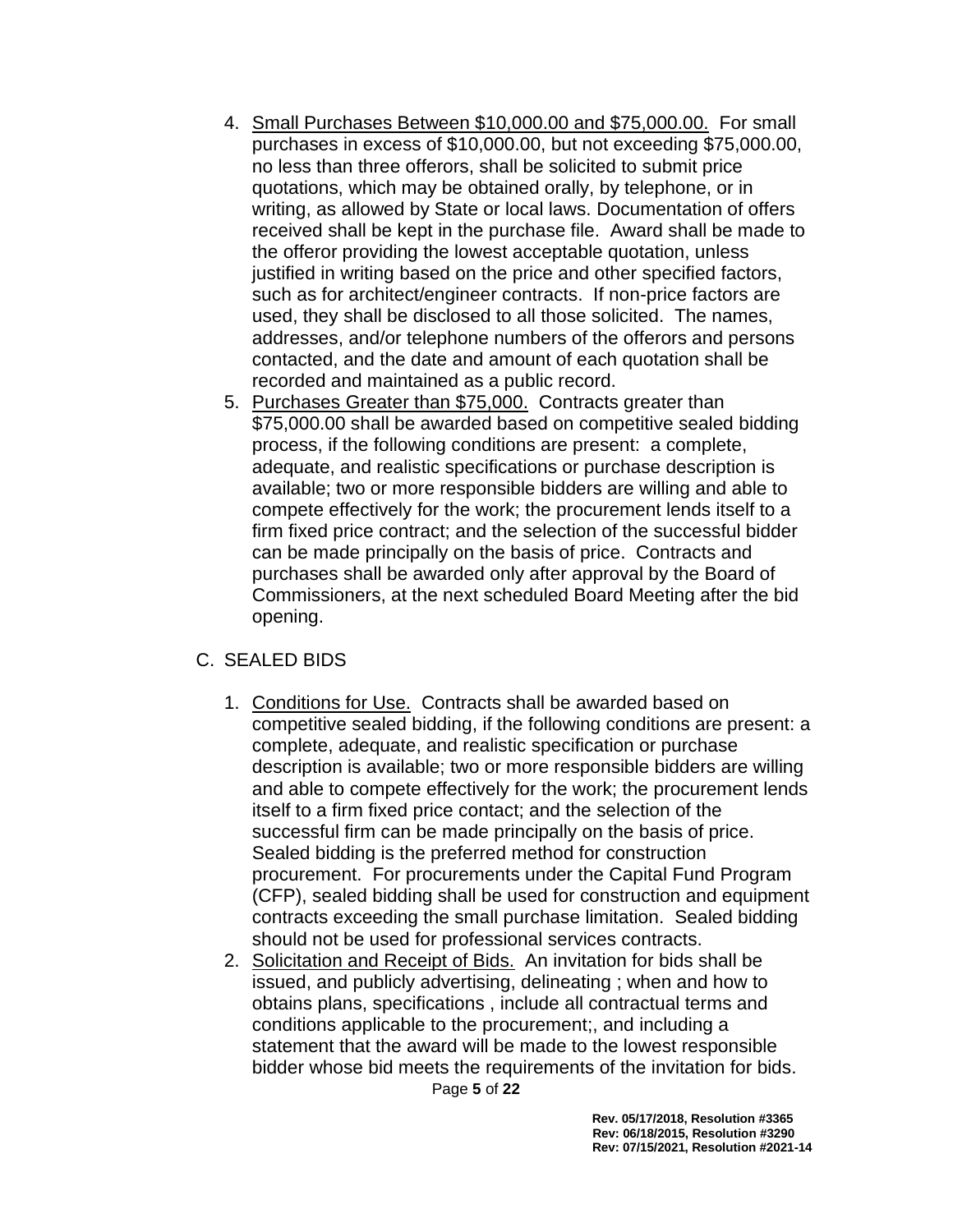The invitation for bids shall state the time and place for both receipt of bids and the public bid opening. All bids received shall be timestamped but not opened and shall be stored in a secure place until bid opening. A bidder may withdraw its bid at any time prior to bid opening.

- 3. Bid Opening and Award. Bids shall be opened publicly and in the presence of at least one witness. An abstract of bids shall be recorded and the bids shall be available for public inspection after Housing Authority Board of Commissioners review and decision. Award shall be made as provided in the invitation for bids by written notice to the successful bidder. If equal low bids are received from responsible bidders, drawing lots or similar random method shall be used to make the award, unless otherwise provided in State or local law and stated invitation for bids. If only one responsive bid is received from a responsible bidder, award shall not be made unless a cost or price analysis verifies the reasonableness of the price.
- 4. Mistakes in Bids.
	- a. Correction or withdrawal of inadvertently erroneous bids may be permitted, where appropriate, before bid opening by written or fax notice received in the office designated in the invitation for bids prior to the time set for bid opening. After bid opening, corrections in bids shall be permitted only if the bidder can show by clear and convincing evidence that a mistake of an alleging non-judgmental character was made, the nature of the mistake, and the bid price actually intended. A low bidder alleging a nonjudgmental mistake may be permitted to withdraw its bid if the mistake is clearly evident on the face of the bid document, but the intended bid is unclear or the bidder submits convincing evidence that a mistake was made.
	- b. All decisions to allow correction or withdrawal of bid mistakes shall be supported by a written determination signed by the Contracting Officer. After bid opening, no changes in bid prices or other provisions of bids prejudicial to the interest of the PHA or fair competition shall be permitted.
- 5. Bonds.

In addition to the other requirements of this Statement, the following requirements apply:

- a. For construction contracts exceeding \$100,000, other than those specified 5b and 5c below, contractors shall be required to submit the following, unless otherwise required by State or local laws or regulations:
	- 1. a bid guarantee from each bidder equivalent to 5% of the bid price; and
	- 2. a performance bond for 100% of the contract price; and
	- 3. a payment bond for 100% of the contract price.

Page **6** of **22**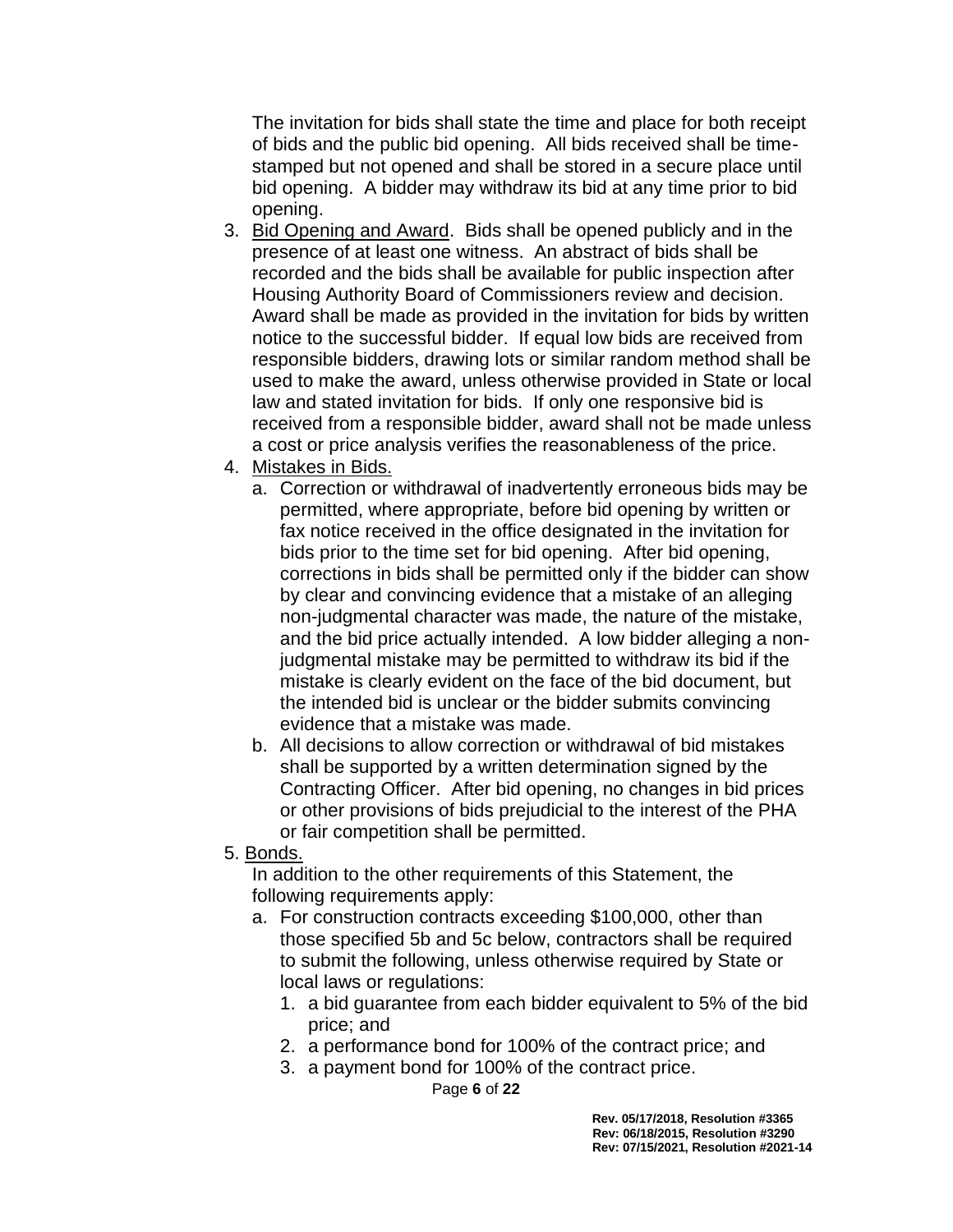- b. In the case of construction of conventional development projects funded pursuant to the U.S. Housing Act of 1937, the contractor shall be required to submit the following unless otherwise required by State or local laws or regulations:
	- 1. a bid guarantee from each bidder equivalent to 5% of the bid price; and
	- 2. one of the following:
		- i a performance and payment bond for 100% of the contract price; or
		- ii a 20% cash escrow; or
		- iii a 25% irrevocable letter of credit
- c. In the case of construction under the Capital Fund Program (CFP) funded pursuant to the U.S. Housing Act of 1937, for any contract over \$15,000, the contractor shall be required to submit the following, unless otherwise required by State or local laws or regulations.
	- 1. a bid guarantee from each bidder equivalent to 5% of the bid price; and
	- 2. one of the following:
		- i a performance and payment bond for 100% of the contract price; or
		- ii separate performance and payment bonds, each for 50% or more of the contract price; or
		- iii a 20% cash escrow; or
		- iv a 25% irrevocable letter of credit.

# D. COMPETITIVE PROPOSALS

- 1. Conditions for Use. Competitive proposals (including turnkey proposals for development) may be used if there is an adequate method of evaluating technical proposals and where the PHA determines that conditions are not appropriate for the use of sealed bids. An adequate number of qualified sources shall be solicited.
- 2. Solicitation. The request for proposals (RFP) shall clearly identify the relative importance of price and other evaluation factors and sub factors, including the weight given to each technical factor and sub factor. A mechanism for fairly and thoroughly evaluating the technical and price proposals shall be established before the solicitation is issued. Proposals shall be handled so as to prevent disclosure of the number of offerors, identity of the offerors, and the contents of their proposals. The proposals shall be evaluated only on the criteria stated in the request for proposals.
- 3. Negotiations. Unless there is no need for negotiations with any of the offerors, negotiations shall be conducted with offerors who

Page **7** of **22**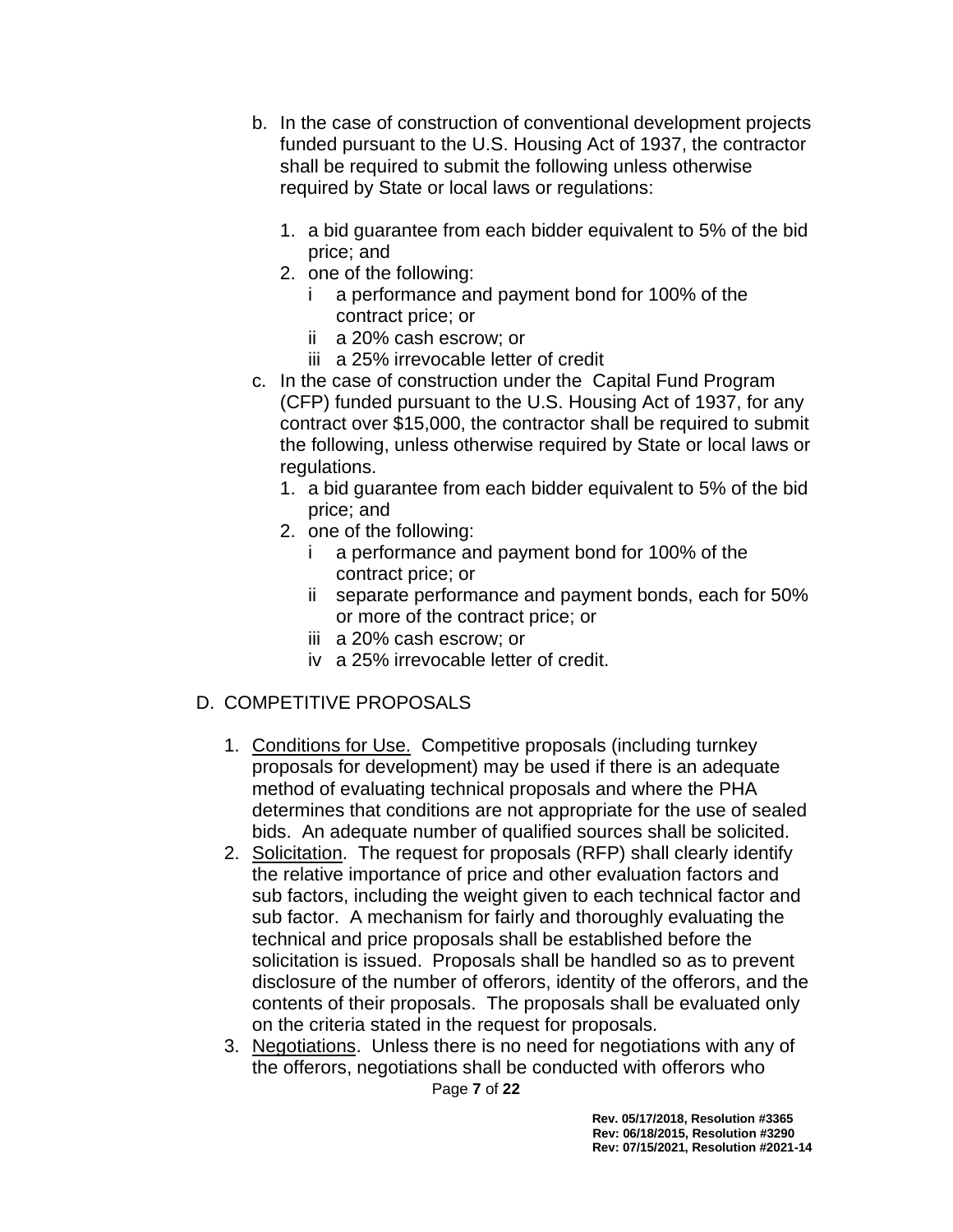submit proposals determined to have a reasonable chance of being selected for award, based on evaluation against the technical and price factors as specified in the RFP. Such offerors shall be accorded fair and equal treatment with respect to any opportunity for negotiation and revision of proposals. The purpose of negotiations is to advise offerors of the deficiencies in both the technical and price aspects of their proposals so as to assure full understanding of and conformance to the solicitation requirements. No offeror shall be provided information about any other offeror's proposal, and no offeror shall be assisted in bringing its proposal up to the level of any other proposal. Offerors shall not be directed to reduce their proposed prices to a specific amount in order to be considered for award. A common deadline shall be established for receipt of proposal revisions based on negotiations.

- 4. Award. After evaluation of proposal revisions, if any, the contract shall be awarded to the responsible firm whose qualifications, price and other factors considered, are the most advantageous to the PHA.
- 5. Architect/Engineer Services. Architect/engineer services in the excess of the small purchase limitation may be obtained by either the competitive proposals method or qualifications-based selection procedures, unless State law mandates the specific method. Sealed bidding, however, shall not be used to obtain architect/engineer services. Under qualifications-based selection procedures, competitors' qualifications are evaluated, and the most qualified competitor is selected, subject to the negotiation of fair and reasonable compensation. Price is not used as selection factor under this method. Qualifications-based selection procedures shall not be used to purchase other types of services even though architect-engineer firms are potential sources.

#### E. INTERGOVERNMENTAL AGREEMENTS FOR PROCUREMENT ACTIVITY AND PIGGYBACK PROCUREMENTS

A. Requirements. The PHA may enter into intergovernmental, interagency purchasing agreements, or piggyback agreements without competitive procurement provided the following conditions are met: 1. The agreement provides for greater economy and efficiency and results in cost savings to the PHA.

2. The agreement is used for common supplies and services that are of a routine nature only.

3. The PHA must take steps to ensure that any supplies or services obtained using another agency's contract are purchased in compliance with 2 C.F.R. 200.317 through 327.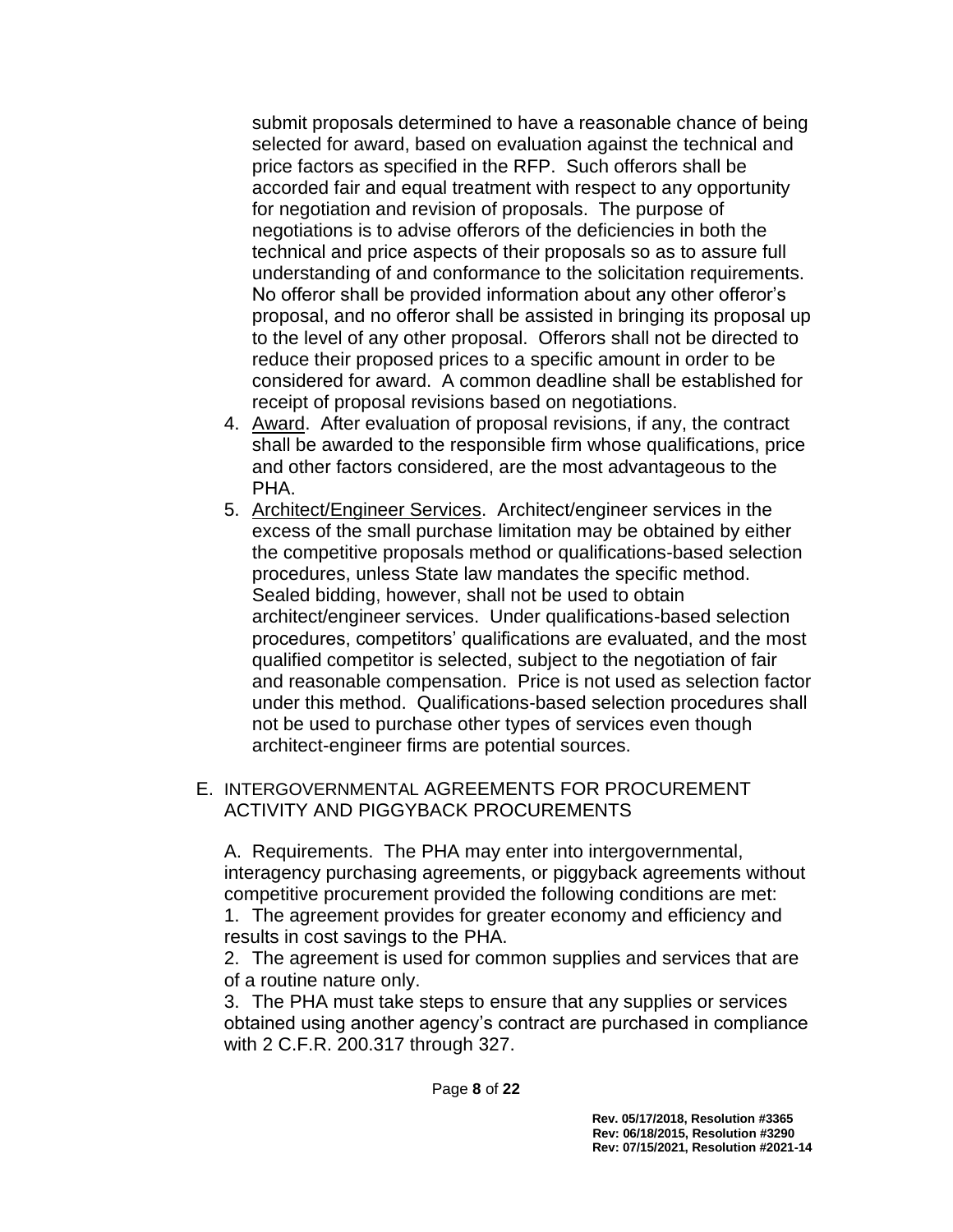4. The PHA procurement files should contain a copy of the Intergovernmental Agreement and documentation showing that cost and availability were evaluated before the agreement was executed, and these factors are reviewed and compared at least annually with those contained in the agreement.

5. The agreement must be between the PHA and a state or local governmental agency, which may be another PHA; and

6. The PHA will review any standard agreements to make sure that all applicable procurement regulations are met and that the PHA's interests are protected.

# F. NONCOMPETITIVE PROPOSALS

- 1. Conditions for use. Procurements shall be conducted competitively to the maximum extent possible. Procurement by noncompetitive proposals may be used only when the award of a contract is not feasible using small purchase procedures, sealed bids, or competitive proposals, and one of the following applies:
	- a. The item is available only from a single source, based on a good faith review of available sources:
	- b. An emergency exists that seriously threatens the public health, welfare, or safety, or endangers property, or would otherwise cause serious injury to the PHA, as may arise by reason of a flood, earthquake, epidemic riot, equipment failure, or similar event. In such cases, there must be an immediate and serious need for supplies, services, or construction such that the need cannot be met through any other procurement methods, and the emergency procurement shall be limited to those supplies, services, or construction necessary to meet the emergency;
	- c. HUD authorizes the use of noncompetitive proposals; or
	- d. After solicitation of a number of sources, competition is determined inadequate.
- 2. Justification. Each procurement based on noncompetitive proposals shall be supported by a written justification for using such procedures. The justification shall be approved in writing by the Contracting Officer.
- 3. Price reasonableness. The reasonableness of the price for all procurements based on noncompetitive proposal shall be determined by performing a cost analysis, as described in paragraph IIIF below.

# G. COST AND PRICE ANALYSIS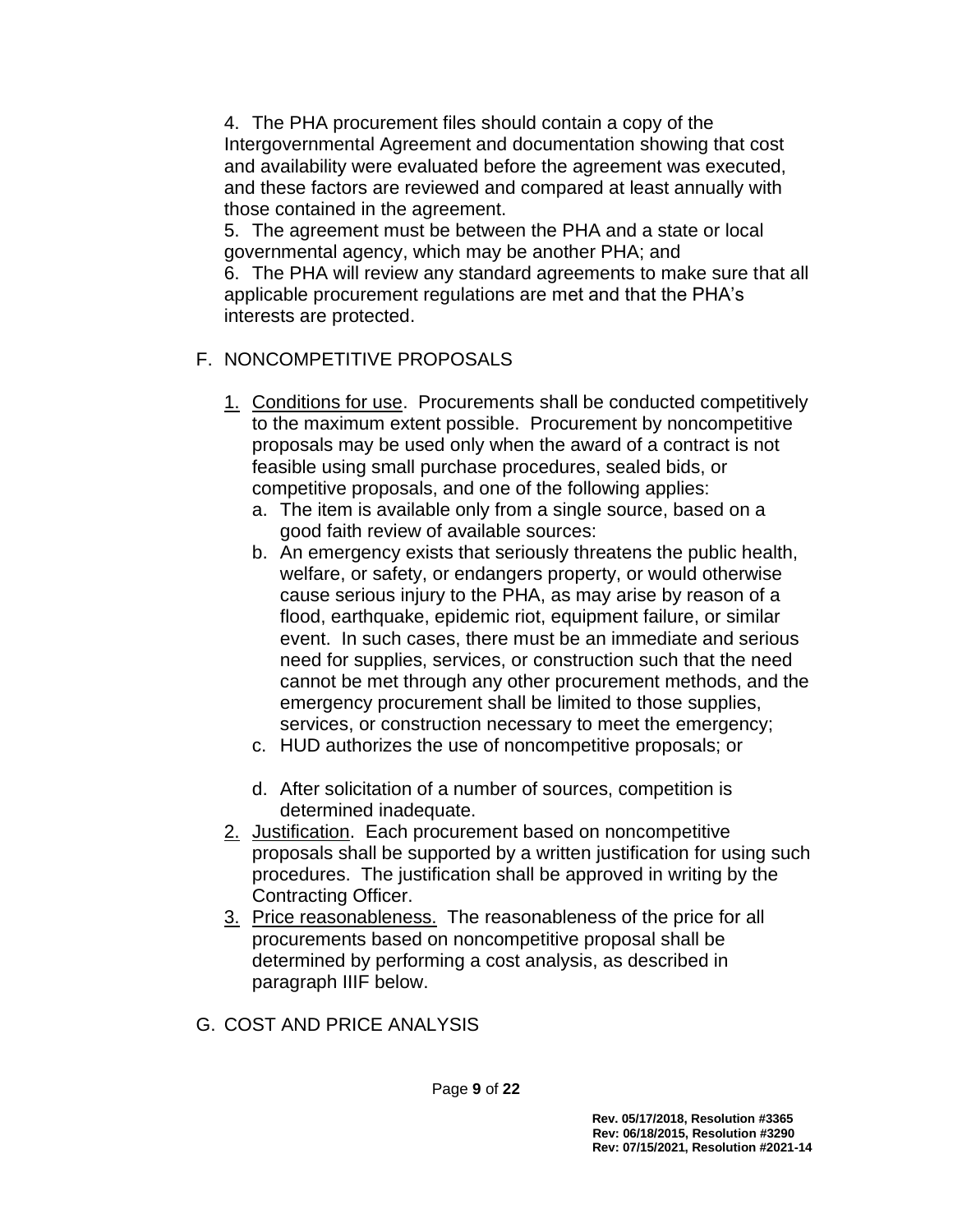- 1. General. A cost or price analysis shall be performed for all procurement actions, including contract modifications. The method of analysis shall be determined as follows. The degree of analysis shall depend on the facts surrounding each procurement.
- 2. Submission of Cost or Pricing Information. If the procurement is based on noncompetitive proposals, or when only one offer is received, or for the other procurements as deemed necessary by the PHA (e.g., when contracting for professional, consulting, or architect/engineer services) the offeror shall be required to submit;
	- a. A cost breakdown showing projected costs, overhead, and profit.
	- b. Commercial pricing and sales information, sufficient to enable the PHA to verify the reasonableness of the proposed price as a catalog or market price of a commercial product sold in substantial quantities to the general public; or
	- c. Documentation showing that law or regulation sets the offered price.
- 3. Cost Analysis. Cost analysis shall be performed if an offeror/contractor is required to submit a cost breakdown as part of its proposal. When a cost breakdown is submitted: a cost analysis shall be performed of the individual cost elements; the PHA shall have a right to audit the contractor's books and records pertinent to such costs, overhead, and profit shall be analyzed separately. Costs shall be allowable only to the extent that they are consistent with applicable Federal cost principles (for commercial firms, Subpart 31.2 of the Federal Acquisition Regulation, 48 CFR Chapter 1). In establishing profit, the PHA shall consider factors such as the complexity and risk of the work involved, the contractor's investment and productivity, the amount of subcontracting, the quality of past performance, and industry profit rates in the area for similar work.

# H. CANCELLATION OF SOLICATIONS

- 1. An invitation for bids, request for proposals, or other solicitation may be cancelled before offers are due if: the PHA no longer requires the supplies, services or construction; the PHA can no longer reasonably expect to fund the procurement; proposed amendments to the solicitation would be of such magnitude that a new solicitation would be desirable; or similar reasons.
- Page **10** of **22** 2. A solicitation may be cancelled and all bids or proposals that have been received may be rejected if: the supplies, services, or construction are no longer required; ambiguous or otherwise inadequate specifications were part of the solicitation; the solicitation did not provide for consideration of all factors of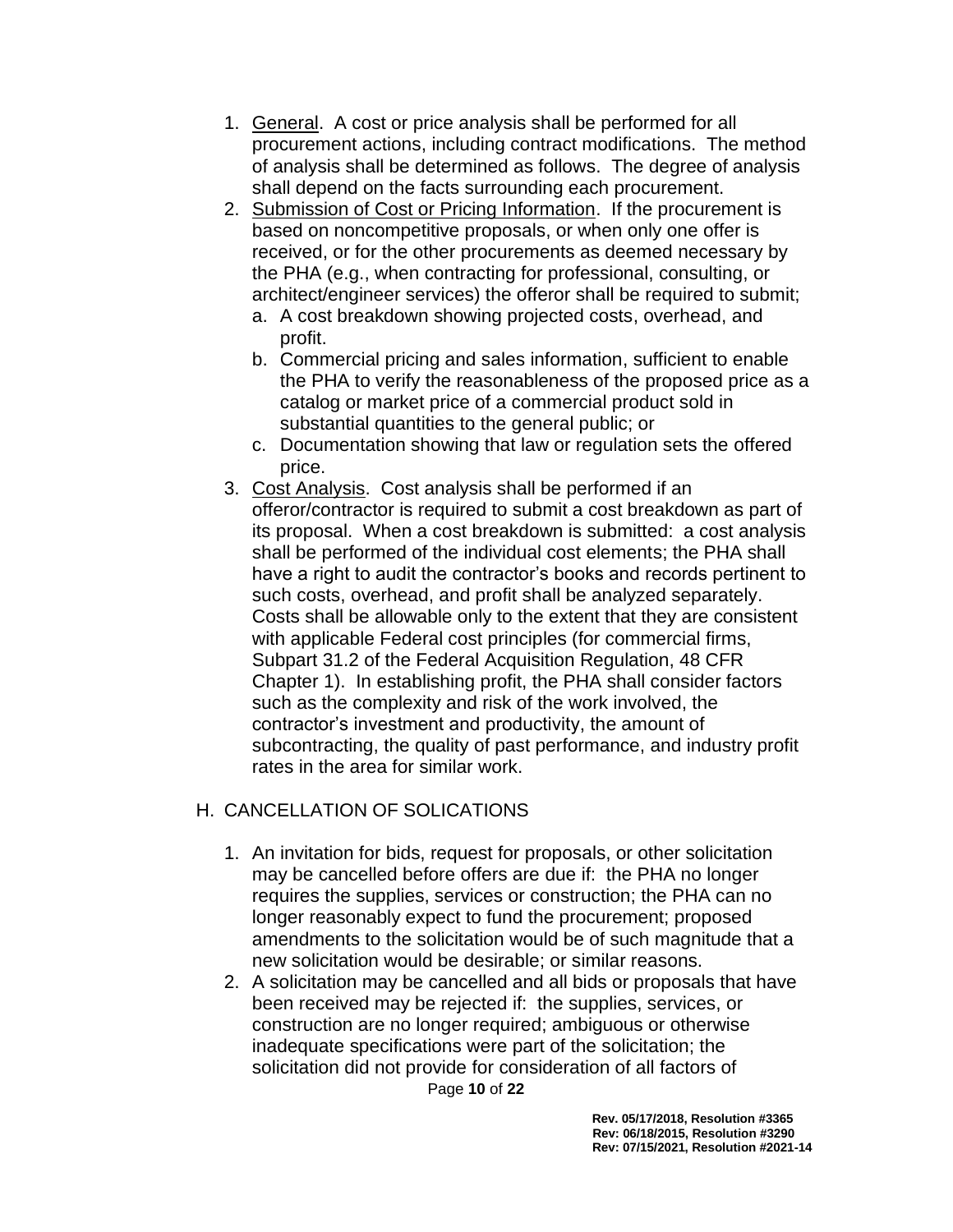significance to the PHA; prices exceed available funds and it would not be appropriate to adjust quantities to come within available funds; there is reason to believe that bids or proposals may not have been independently arrived at in open competition, may have been collusive, or may have been submitted in bad faith; or for good cause of a similar nature when it is in the best interest of the PHA.

- 3. The reasons for cancellation shall be documented in the procurement file and the reasons for cancellation and/or rejection shall be provided upon request to any offeror solicited.
- 4. A notice of cancellation shall be sent to all offerors solicited and, if appropriate, shall explain that they will be given an opportunity to compete on any re-solicitation or future procurement of similar items.
- 5. If all otherwise acceptable bids received in response to an Invitation for bids are at unreasonable prices, or only one bid is received and the price unreasonable, the PHA shall cancel the solicitation and either;
	- a. Resolicit, after modifications to quantities and/or specifications, in an attempt to award within available budget
	- b. Re-solicit using a request for proposals; or complete the procurement by using the competitive proposals method, following paragraphs IIID3 "Negotiations" and IIID4 "Awards" above (when more than one otherwise acceptable bid has been received), or by using the noncompetitive proposals method and following paragraph IIIE2 "Justification" and IIIE3 "Price Analysis" above (when only one bid is received at an unreasonable price); provided, that the Contracting Officer determines in writing that such action is appropriate, all bidders are informed of the PHA's intent to negotiate, and each responsible bidder is given a reasonable opportunity to negotiate.

#### I. COOPERATIVE PURCHASING

The PHA may enter into State and local intergovernmental agreements to purchase or use common goods and services. The decision to use an intergovernmental agreement or conduct a direct procurement shall be based on economy and efficiency. If used, the intergovernmental agreement shall stipulate who is authorized to purchase on behalf of the participating parties and shall specify inspection, acceptance, termination, payment, and other relevant terms and conditions. PHAs are encouraged to use Federal or State excess and surplus property instead of purchasing new equipment and property whenever such use is feasible and reduces project costs.

Page **11** of **22**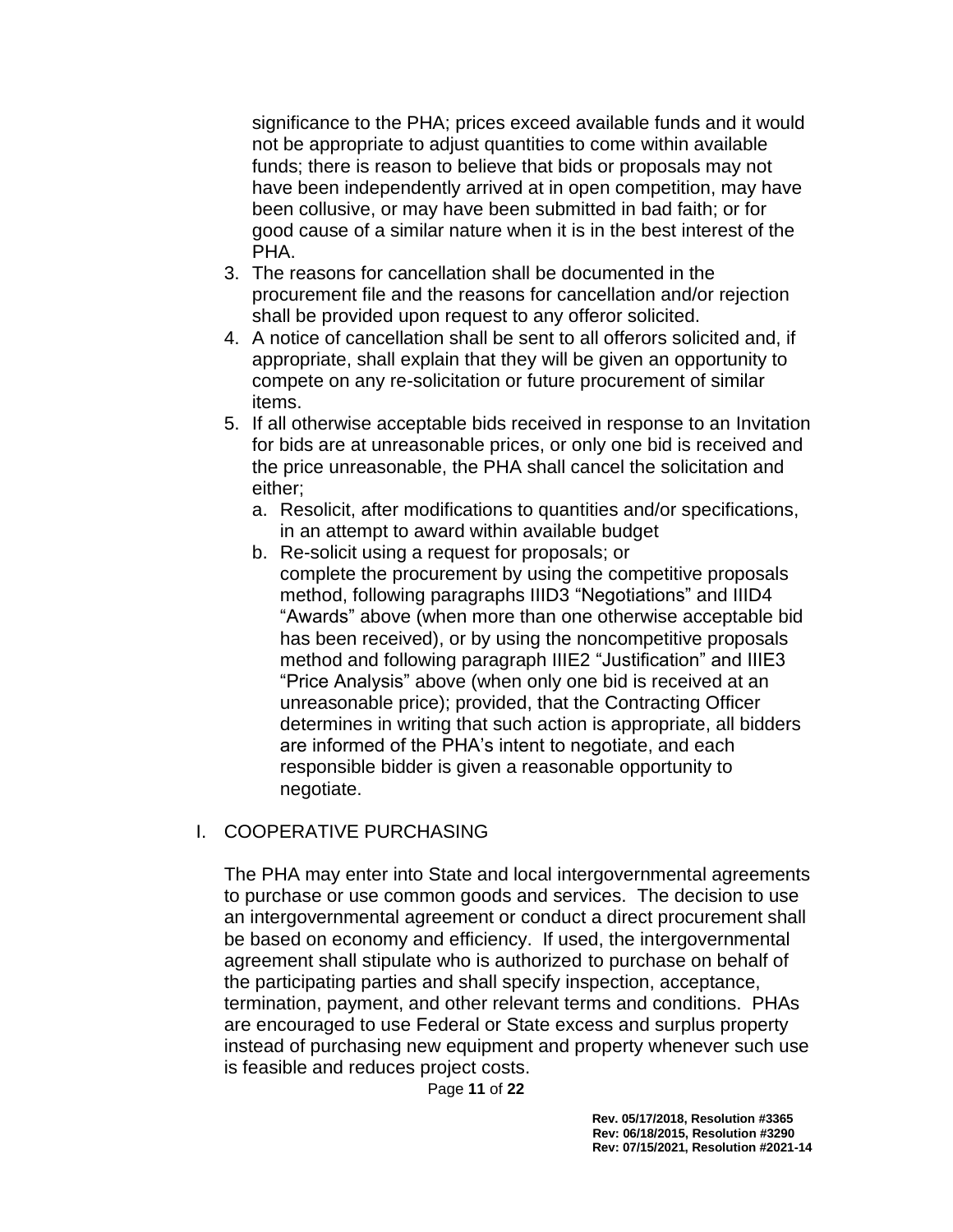## IV. CONTRACTOR QUALIFICATIONS AND DUTIES

#### A. CONTRACTOR RESPONSIBILITY

Procurements shall be conducted only with responsible contractors, i.e., those who have the technical and financial competence to perform and who have a satisfactory record of integrity. Before awarding a contract, the PHA shall review the proposed contractor's ability to perform the contract successfully, considering factors such as the contractor's integrity (including a review of the List of Parties Excluded from Federal Procurement and Non-procurement Programs published by the U.S. General Services Administration), compliance with public policy, record of past performance (including contacting previous clients of the contractor, such as other PHA's), and financial and technical resources. If a prospective contractor is found to be nonresponsible, a written determination of non-responsibility shall be prepared and included in the contract file, and the prospective contractor shall be advised of the reasons for the determination.

#### B. SUSPENSION AND DEBARMENT

Contracts shall not be awarded to debarred, suspended, or ineligible contractors. Contractors may be suspended, debarred, or determined ineligible by HUD in accordance with HUD regulations (24 CFR Part 24) when necessary to protect the PHA in its business dealings.

#### C. BIDDER'S LISTS

Interested businesses shall be given an opportunity to be included on qualified bidders' lists. Any lists of persons, firms, or products, which are used in the procurement of supplies and services, shall be kept current and shall include enough sources to ensure competition.

#### V. TYPES OF CONTRACTS, CLAUSES, AND CONTRACT ADMINISTRATION

#### A. CONTRACT TYPES

Any type of contract, which is appropriate to the procurement and which will promote the best interests of the PHA may be used, provided that the cost-plus-a-percentage-of-cost and cost plus a percentage of construction cost methods are prohibited. All procurements shall include the clauses and provisions necessary to define the rights and responsibilities of the parties. A cost

Page **12** of **22**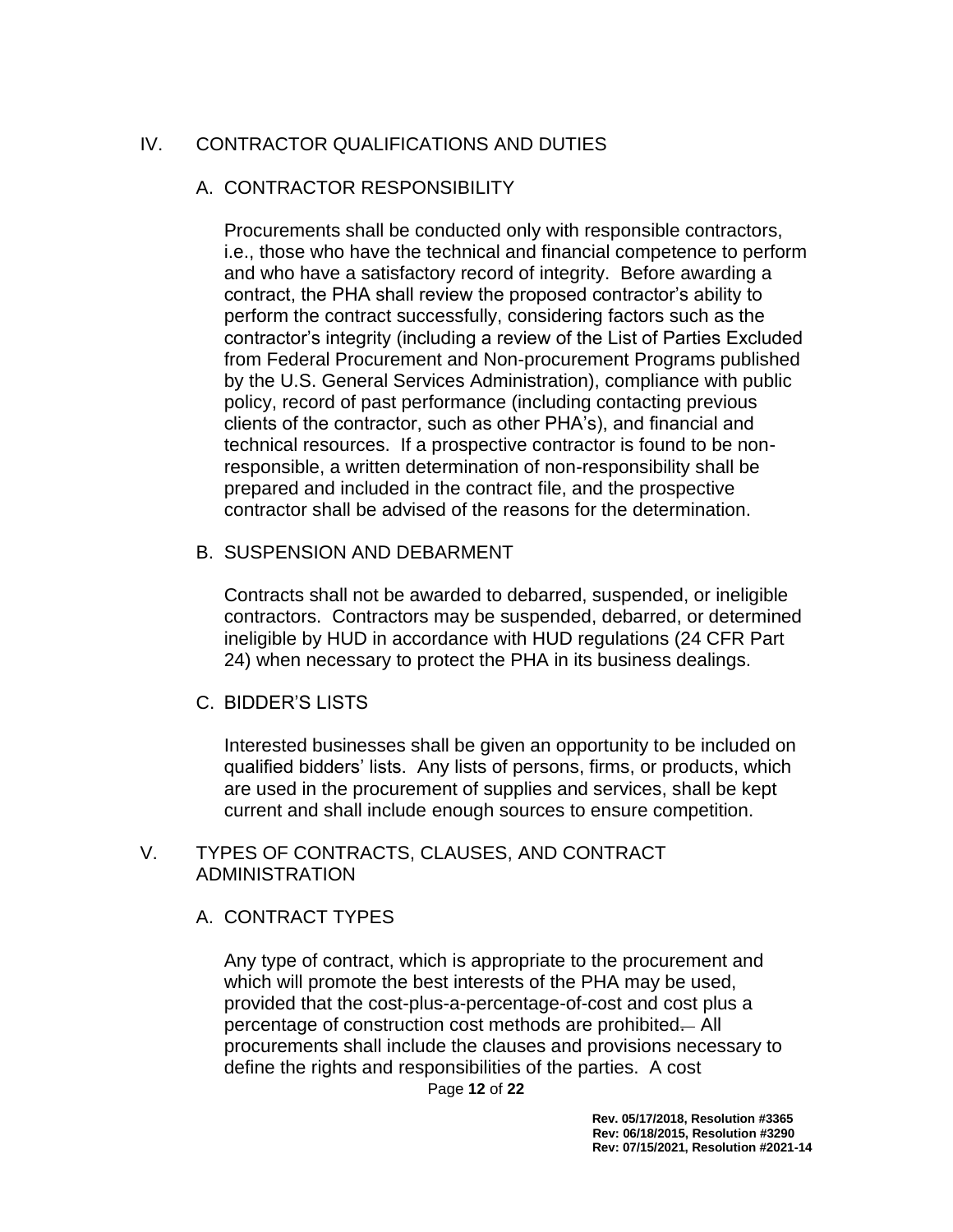reimbursement contract shall not be used unless it is likely to be less costly or it is impracticable to satisfy the PHA's needs otherwise, and the proposed contractor's accounting system is adequate to allocate costs in accordance with applicable cost principles (for commercial firms, Subpart 31.2 of the Federal Acquisition Regulation [FAR], found in 48 CFR Chapter 1). A time and material contracts may be used only if a written determination is made that no other contract type is suitable, and the contract includes a ceiling price that the contractor exceeds at its own risk.

#### B. OPTIONS

Options for additional quantities or performance periods may be included in contracts, provided that: (i) the option is contained in the solicitation; (ii) the option is a unilateral right of the PHA; (iii) the options are evaluated as part of the initial competition; (iv) the contract states the period within which the options may be exercised; (v) the options may be exercised only at the price specified in or reasonably determinable from the contract; and (vii) the options may be exercised only if determined to be more advantageous to the PHA than conducting a new procurement.

# C. CONTRACT CLAUSES

In addition to containing a clause identifying the contract type, all contracts shall include any clauses required by Federal statues, executive orders, and their implementing regulations. And as provided below:

- 1. Small purchases, including purchase orders, are subject only to the mandatory clauses contained in Mandatory Contract Clauses for Small Purchases Other Than Construction.
- 2. Mandatory Requirements for Construction Contract greater than \$2000 but not more than \$100,000 are subject to the clauses in form HUD-5370EZ, General Conditions for Small Construction/Development Contracts, and the applicable Davis-Bacon wage decision, or form HUD 5370 if this form is more appropriate given the nature of the work.
- 3. Mandatory Requirements for Maintenance Contracts (including nonroutine maintenance work) greater than \$2,000 but not more than \$100,000 are subject to the Mandatory Contract Clauses for Small Purchases Other Than Construction; Section II of form HUD-5370-C, General Conditions for Non-Construction Contracts and the applicable Davis-Bacon wage decision.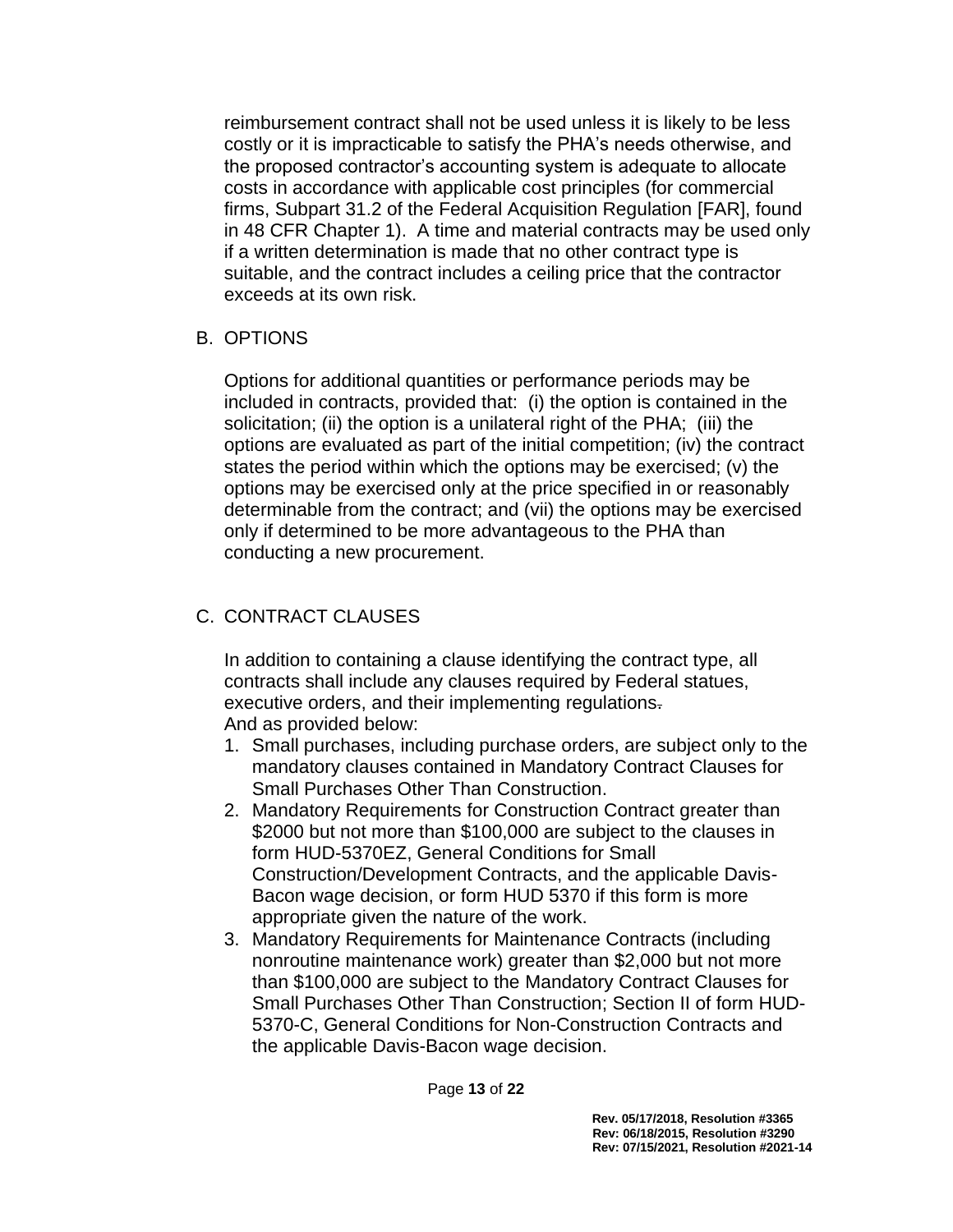- 4. Mandatory Requirements for Construction/Development Contracts greater than \$100,000 are subject to the clauses in form HUD-5370, General Conditions of the Contract for Construction, and the applicable Davis-Bacon wage decision.
- 5. Mandatory Requirements for Non-Construction Contracts (without maintenance work) greater than \$100,000 are subject to clauses contained in Section 1 of form HUD-5370C, General Conditions for Non-Construction Contracts.
- 6. Mandatory Requirements for Maintenance Contracts (including non-routine maintenance work) greater than \$100,000 are subject to clauses contained in Sections I and II of form HUD-5370-C, General Conditions for Non-construction Contracts.

The operational procedures required by section II of this statement shall contain the text of all clauses and required certifications (such as required non-collusive affidavits) used by the PHA.

# D. CONTRACT ADMINISTRATION

A contract administration system designed to ensure that contractors perform in accordance with their contracts shall be maintained. The operational procedures required by Section II above shall contain guidelines for inspection of supplies, services, or construction, as well as monitoring contractor performance, status reporting on construction and non-construction contracts. Information regarding Contract Administration and Guidance is included in HUD Handbook 7460.8 REV 2, Chapter 11.

# IV. SPECIFICATIONS

# A. GENERAL

All specifications shall be drafted so as to promote overall economy for the purposes intended and to encourage full and open competition in satisfying the PHA's needs. Specifications shall be reviewed prior to solicitation to ensure that they are not restrictive or represent unnecessary or duplicative items, and do not restrict competition. Three general types of specifications are used in preparing contracts for equipment, supplies, or construction – functional or performance specifications, design specifications, and brand name or equal specifications. Specifications may contain a combination of design and performance requirements and may, include brand name or equal descriptions of components.

B. LIMITATIONS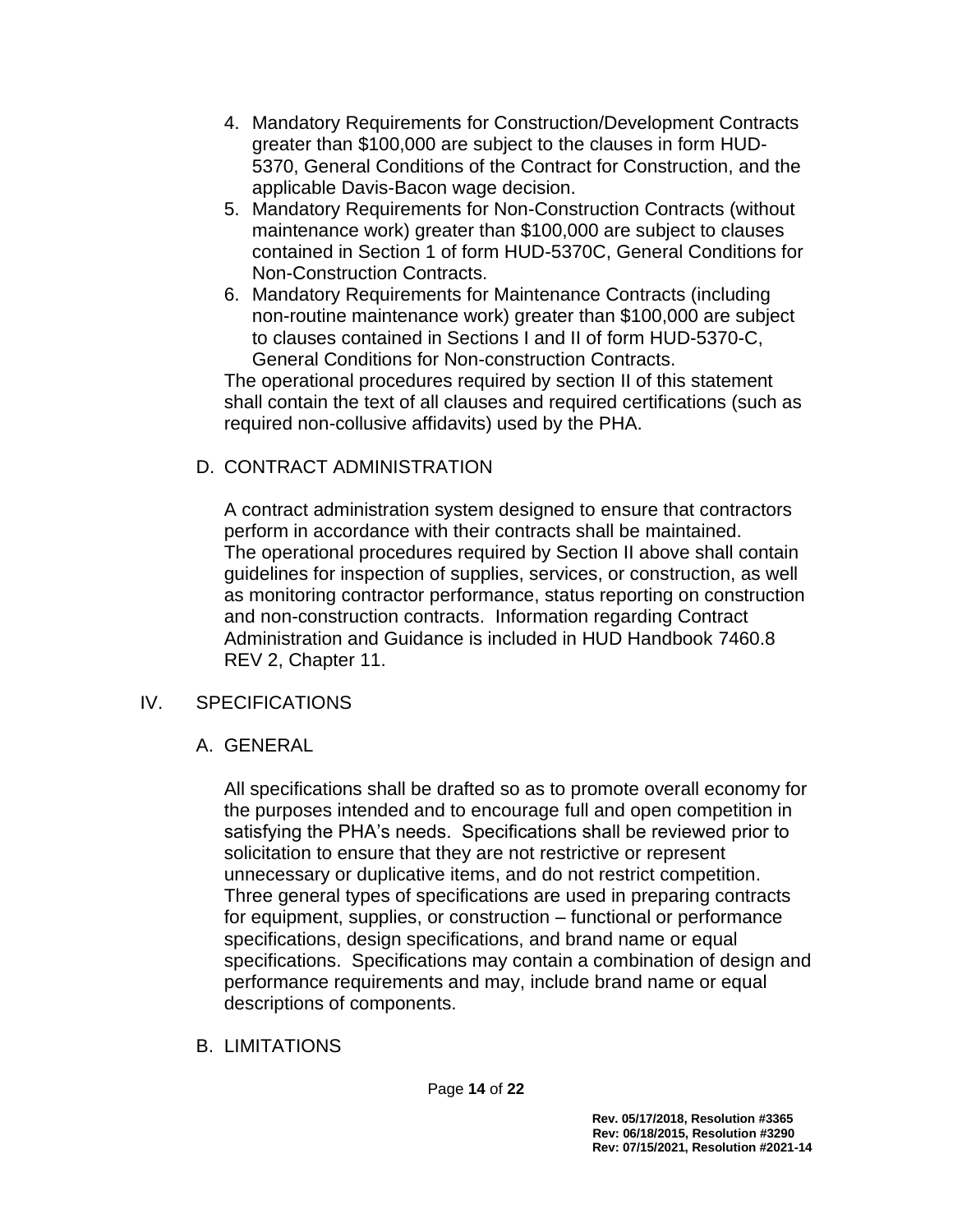The following specification limitations shall be avoided: geographical restrictions not mandated or encouraged by applicable Federal law (except for architect-engineer contracts, which may include geographic location as a selection factor if adequate competition is available); unnecessary bonding or experience requirements; brand name specifications (unless a written determination is made that only the identified item will satisfy the PHA's needs); brand name or equal specifications (unless they list the minimum essential characteristics and standards to which the item must conform to satisfy its intended use.) Nothing in this procurement policy shall preempt any State licensing laws. Specifications shall be scrutinized to ensure that organizational conflicts of interest do not occur (for example, having a consultant perform a study of the PHA's computer needs and then allowing that consultant to compete for the subsequent contract for the computers).

#### VII. APPEALS AND REMEDIES

#### A. GENERAL

It is the PHA's policy to resolve all contractual issues informally at the PHA level, without litigation. Disputes shall not be referred to HUD until all administrative remedies have been exhausted at the PHA level. When appropriate, the PHA may consider the use of informal discussions between the parties by individuals who did not participate substantially in the matter in dispute, to help resolve the differences. HUD will only review protests in cases of violations of Federal law or regulations and failure of the PHA to review a complaint or protest.

#### B. BID PROTESTS

Any actual or prospective contractor may protest the solicitation or award of a contract for serious violations of the principles of this Statement. Any protest against a solicitation must be received before the due date for receipt of bids and proposals, and any protest against the award of a contract must be received within ten calendar days after contract award (i.e. acceptance of bid or proposal and approval by Kansas City, Kansas Housing Authority Board of Commissioners), or the protest will not be considered. All bid protests shall be in writing and clearly state the basis of the protest. The protest shall be submitted to the Contracting Officer or designee, who shall issue a written decision on the matter within 30 calendar days of receipt of the protest. The Contracting Officer may, at his or her discretion, suspend the procurement pending resolution of the protest, if warranted by the facts presented.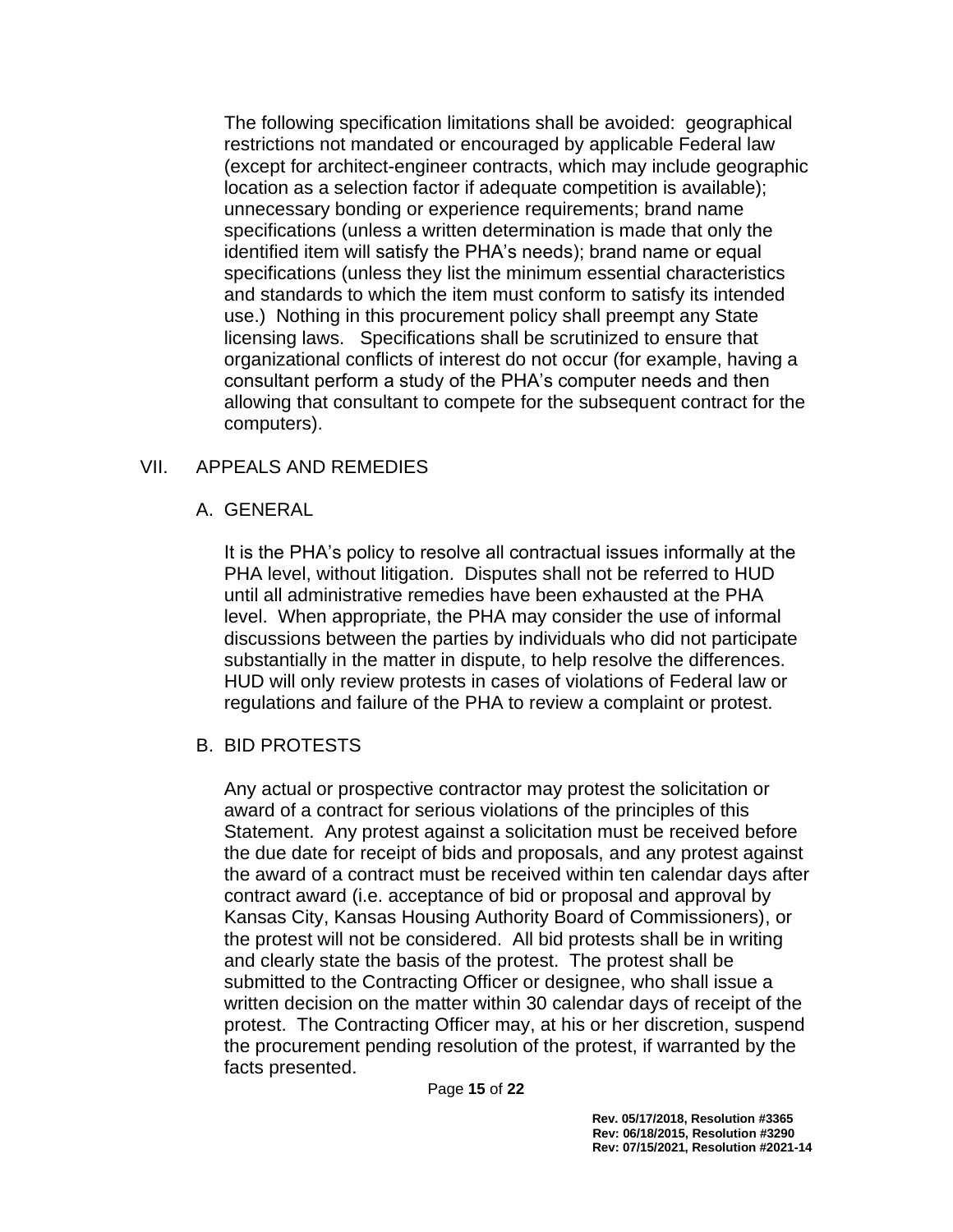## C. BID APPEALS TO CHAIRMAN

Following receipt of the Contracting Officer's written decision on a protest, the contractor may appeal the decision to the Chairman of the Board of Commissioners. The Contractor must submit the appeal in writing no later than 30 (unless otherwise indicated) days following the date of the Contracting Officer's decision. The Chairman of the Board of Commissioners ("Chairman") shall not entertain an appeal unless it follows the Contracting Officer's written decision. The written request for appeal must contain a statement that the contractor has received a formal decision from the Contracting Officer and that the contractor, in good faith, believes the decision is unwarranted or unfair, the rationale for the disagreement, and the desired outcome. The written appeal must also include a copy of the Contracting Officer's decision. The Chairman shall acknowledge in writing the receipt of the appeal. The acknowledgement shall include notice of a conference that will allow the contractor to present his/her position and the Contracting Officer to state the rationale for his or her decision. The Chairman's acknowledgement may also state that the appeal will not be heard and the reason for the denial. In addition, the Chairman shall notify the Commissioners of the appeal which shall include a description of the Contracting Officer's decision and the reason(s) for the appeal, or the intent to deny the appeal and the reason(s) for the denial. When an appeal will be heard, and at the Chairman's discretion, the Chairman may select up to three (3) Commissioners to sit with the Chairman as an Appeal Committee, with the Chairman as committee chair, in hearing the appeal.

When there is a conference for an appeal, the Chairman shall transmit the decision in writing within 10 (unless otherwise indicated) days following the conference. The decision shall be clearly stated, the reason for the decision, and also include a statement that the decision is the final step in the HA's administrative review process.

#### D. CONTRACT CLAIMS

The procedures for handling claims shall be as follows:

1. Claim as used in this statement, means a written demand or written assertion by one of the contracting parties seeking, as a matter of right, the payment of money in a sum certain, the adjustment or interpretation of contract terms, or other relief arising under or relating to the contract. A claim arising under the contract, unlike a claim relating to the contract is a claim that can be resolved under a contract clause that provides for the relief sought by the claimant.

Page **16** of **22**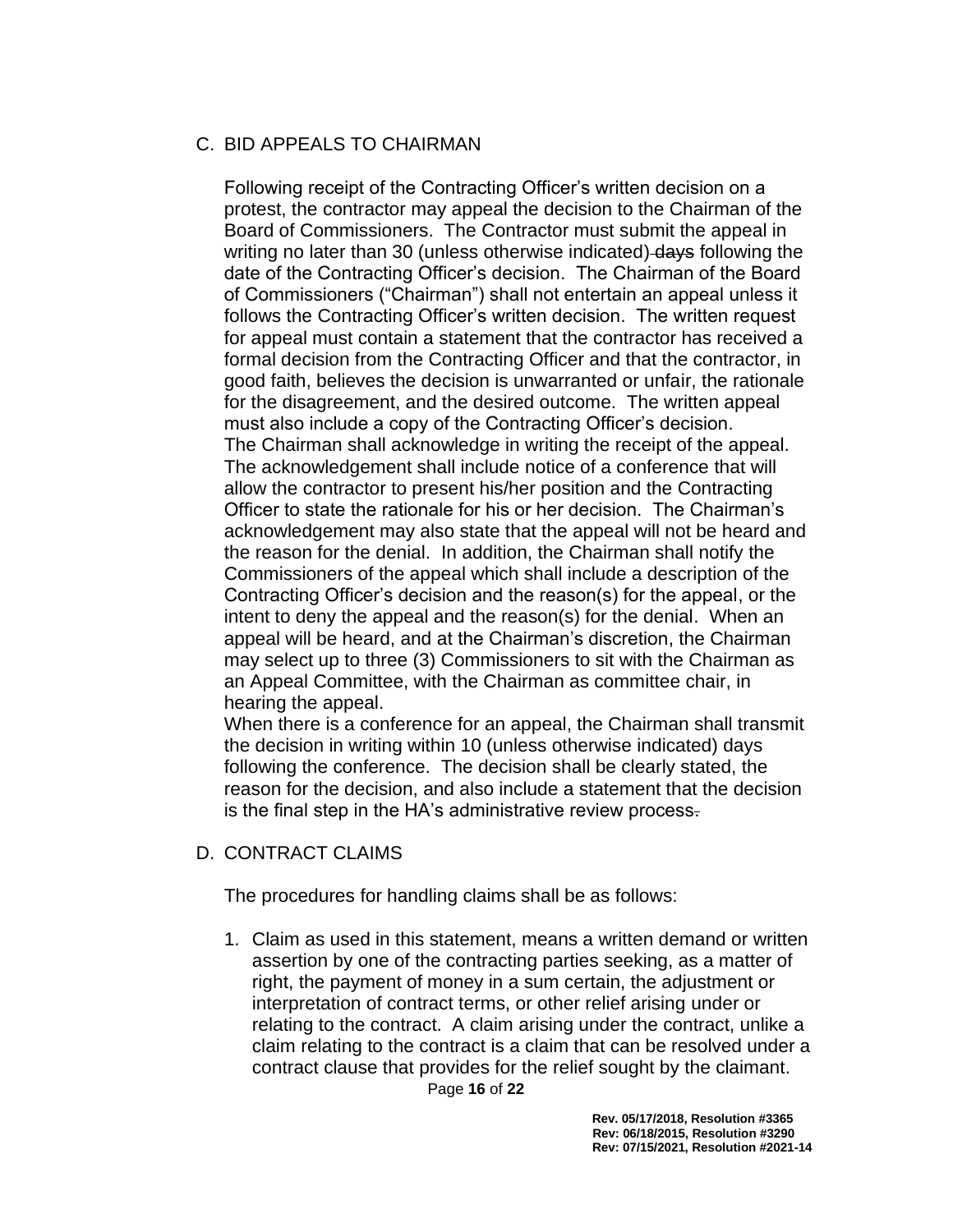A voucher, invoice, or other routine request for payment that is not in dispute when submitted is not a claim. The submission may be converted to a claim by complying with the requirements of this clause, if it is disputed either as to liability or amount or is not acted upon in a reasonable time.

- 2. Except for disputes arising under the clauses entitled Labor Standards – Davis Bacon and Related Acts, herein, all disputes arising under or relating to this contract, including any claims for damages for the alleged breach thereof which are not disposed of by agreement, shall be resolved under this clause.
- 3. All claims by the contractor shall be made in writing and submitted to the Contracting Officer for a written decision. A claim by the Housing Authority against the Contractor shall be subject to a written decision by the Contracting Officer.
- 4. The Contracting Officer shall, within 60 (unless otherwise indicated) days after receipt of the request, decide the claim or notify the Contractor of the date by which the decision will be made.
- 5. The Contracting Officer's decision shall be final unless the Contractor (1) appeals in writing to the Chairman of the Board of Commissioners of the Housing Authority in accordance with the Housing Authority's policy and procedures. The Chairman of the Board of Commissioners decision shall be final unless the Contractor (2) refers the appeal to an independent mediator or arbitrator, or (3) files suit in a court of competent jurisdiction. Such appeal must be made within 30 (unless otherwise indicated) days after receipt of the Contracting Officer's decision.
- 6. The Contractor shall proceed diligently with performance of this contract, pending final resolution of any request for relief, claim, appeal, or action arising under or relating to the contract, and comply with any decision of the Contracting Officer.
- VIII. ASSISTNACE TO SMALL AND OTHER BUSINESSES EMPLOYMENT, TRAINING, AND CONTRACTING OPPORTUNITIES WITH RESIDENTS, RESIDENTS-OWNED, SMALL, MINORITY, AND OTHER DISADVANTAGED BUSINESSES.

HUD and the Kansas City Kansas Housing Authority strongly support a policy of providing training and employment opportunities to residents and contracting with residents and resident-owned businesses, including Resident Management Corporations (RMC) and Certified Section 3 Businesses, whenever possible. In addition, the Housing Authority is encouraged to establish goals for contract awards to small and minority owned businesses and minority business enterprises (MBEs), women's business enterprises (WBEs), business in labor surplus areas, and Certified Section 3 Businesses..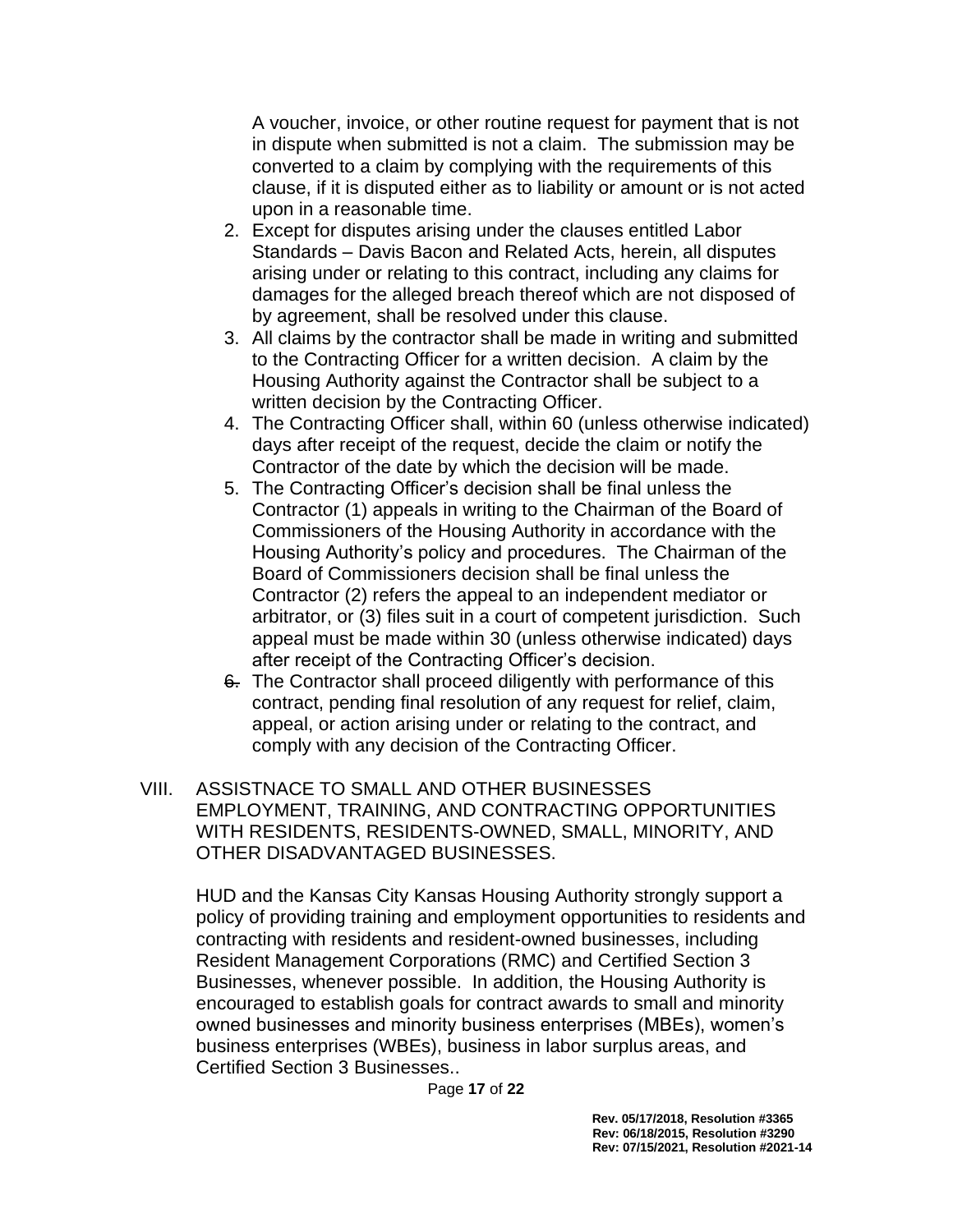The Housing Authority will accomplish this by:

- A. SECTION 3 OF THE HOUSING AND URBAN DEVELOPMENT ACT OF 1968 (24 CFR 75).
	- 1. The purpose of Section 3 is to ensure that, to the greatest extent feasible, employment, training and business opportunities created by HUD financial assistance be directed to low and very-low income persons.
	- 2. The Housing Authority will to the greatest extent possible employ and train Section 3 residents, and contract with Section 3 businesses whenever possible.
	- 3. The Kansas City Kansas Housing Authority has adopted a preference for Section 3 certified business in its sealed bidding of construction contracts. To be eligible for the preference business concerns must meet the following requirements.
- B. ELIGIBILITY REQUIREMENTS FOR SECTION 3 "X-FACTOR PREFERENCE
	- 1. To receive preference under Section 3, all business concern must present Section 3 certification or documentation verifying such status in their sealed bid packet. KCKHA will honor documented certification provided by any metropolitan area municipality or contracting association.
	- 2. The Section 3 Business Concerns bid, includes all required information and document submissions required to determine it a responsible and responsive bid.
	- 3. The X-Factor applies to procurement by sealed bids. Award can be made to certified Section 3 business concerns, IF their bid is:
		- a. Within the project budget AND
		- b. Not more than "X" percent higher than the total bid price of the lowest responsive bid from any responsible bidder.

X-Factor Schedule X-lesser of: When the lowest responsive bid is: <\$100K 10% of that bid >\$100K, but <\$200K 9% of that bid or \$16K >\$200K, but <\$300K 8% of that bid or \$21K >\$300K, but <\$400K 7% of that bid or \$24K >\$400K, but <\$500K 6% of that bid or \$25K >\$500K, but <\$1M 5% of that bid or \$40K >\$1M, but <\$2M 4% of that bid or \$60K

Page **18** of **22**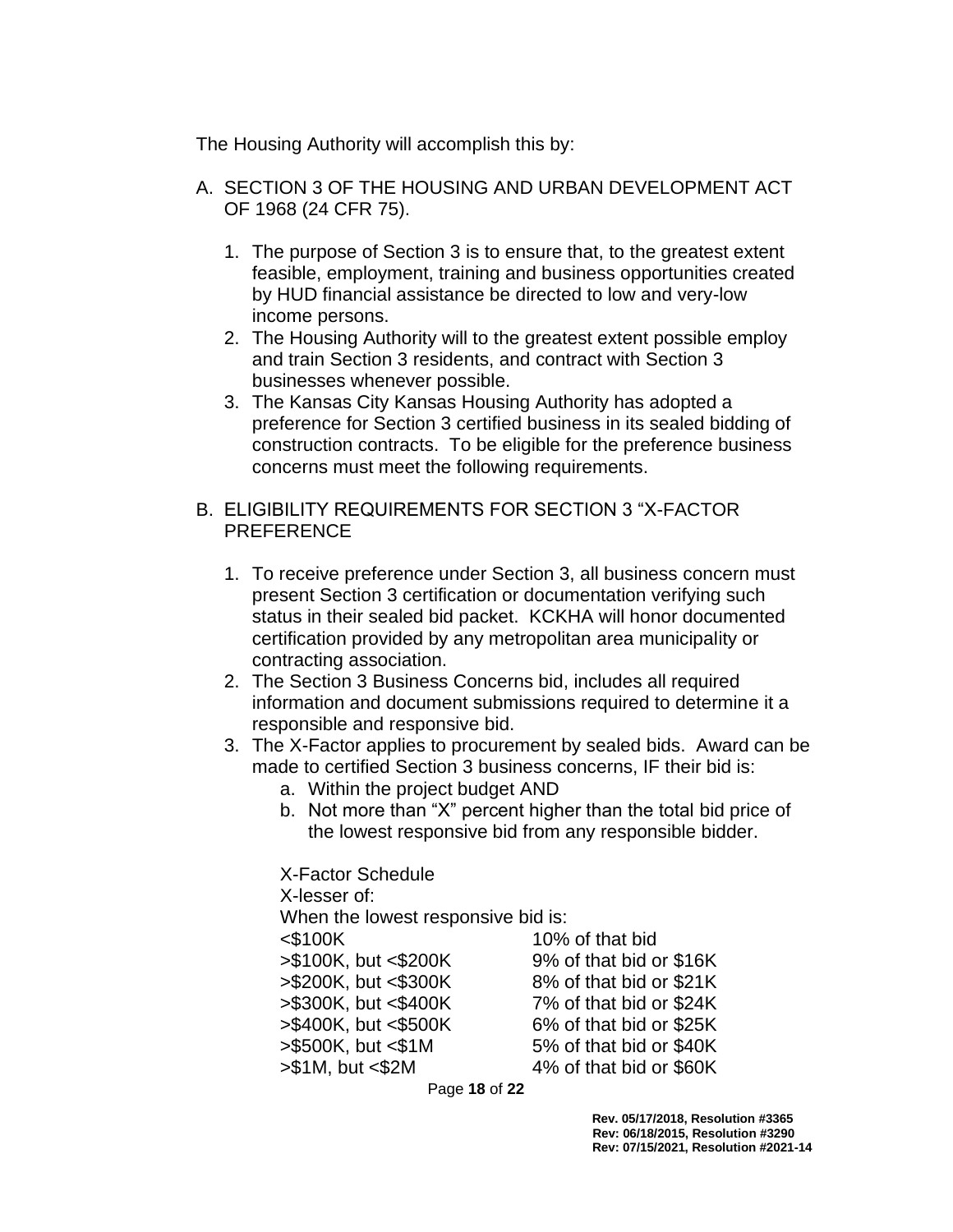>\$2M, but <\$4M 3% of that bid or \$80K >\$4M, but <\$7M 2% of that bid or \$105K  $> $7M$ , or more 1  $\frac{1}{2}\%$  of the lowest bid

- C. ATTEMPT TO CONTRACT WITH RESIDENT-OWNED BUSINESSES WHENEVER POSSIBLE.
- D. CONTRACTING WITH RESIDENT MANAGEMENT CORPORATION (RMC) WHENEVER POSSIBLE.

### E. ASSISTANCE TO SMALL AND OTHER DISADVANTAGED **BUSINESSES**

Consistent with Presidential Executive Orders 11625, 12138, and 12432 and Section 3 of the HUD Act of 1968, the PHA shall make efforts to ensure that small and minority owned businesses, women's business enterprises, labor surplus area businesses and individuals or firms located in or owned in substantial part by persons residing in the area of a PHA project are used when possible. Such efforts shall include, but shall not be limited to:

- 1. Including such firms, when qualified, on solicitation mailing lists.
- 2. Encouraging their participation through direct solicitation of bids or proposals whenever they are potential sources.
- 3. Dividing total requirements, when economically feasible, into smaller tasks or quantities to permit maximum participation by such firms.
- 4. Establishing delivery schedules, where the requirement permits, which encourage participation by such firms.
- 5. Using the services and assistance of the Small Business Administration, and the Minority Business Development Agency of the Department of Commerce.
- 6. Including in contracts a clause requiring contractors, to the greatest extent feasible, to provide opportunities for training and employment for lower income residents of the project area and to award subcontracts for work in connection with the project to business concerns which are located in, or owned in substantial part by persons residing in the area of the project, as described in 24 CFR 75;
- 7. Requiring prime contractors, when subcontracting is anticipated to take the positive steps listed in A1a through A1f above.
- 8. Goals may be established by the PHA periodically for participation by small businesses, minority-owned businesses, women's business enterprises, labor surplus area businesses, certified Section 3 businesses, and business concerns which are located in, or owned in substantial part by persons residing in the area of the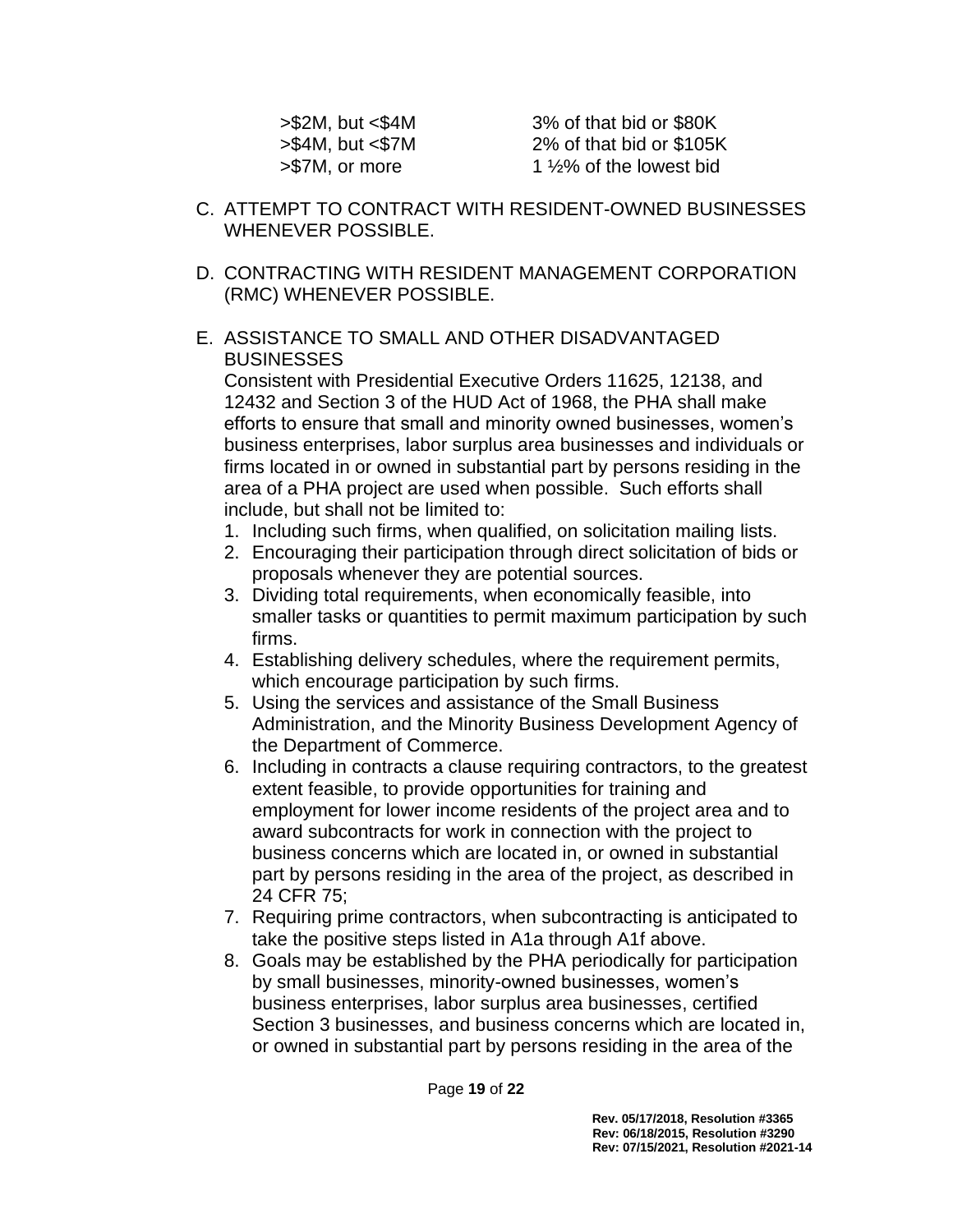project, in the PHA's prime contracts and subcontracting opportunities.

9. Whenever feasible, KCKHA should bid projects for small repetitive and routine maintenance and service projects with small businesses, minority-owned businesses, women's business enterprises, labor surplus area businesses, and certified Section 3 businesses, in an effort to meet goals and promote these business concerns

# F. DEFINITIONS

1. A Section 3 Resident is:

A Public Housing Resident OR a low-income or very low-income resident of the metropolitan area or non-metropolitan county in which the Section 3 covered assistance is expended.

- 2. A Section 3 Business Concern is:
	- a. a business that is 51% or more owned by Section 3 residents: OR
	- b. a business that has 30% or more of its permanent, full-time employees are Section 3 residents: OR
	- c. A business that employs 25%or more of the contract amount to subcontractors that are certified Section 3 businesses (as defined above.)
- 3. A Small Business is defined as a business, which is: independently owned; not dominant in its field of operation; and not an affiliate or subsidiary of a business dominant in its field of operation. The size standards in 13 CFR 121 shall be used unless the PHA determines that their use is inappropriate.
- 4. A Minority-Owned Business is defined as a business which is at least 51% owned by one or more minority group members; or, in the case of a publicly-owned business, one in which at least 51% of its voting stock is owned by one or more minority group members, and whose management and daily business operations are controlled by one or more such individuals. Minority group members include, but are not limited to Black Americans, Hispanic Americans, Native Americans, Asian Pacific Americans and Asian Indian Americans, and Hasidic Jewish Americans.
- 5. A Women's Business Enterprise is defined as a business that is at least 51% owned by a woman or women who are U.S. citizens and who also control or operate the business.
- Page **20** of **22** 6. A Labor Surplus Area Business is defined as a business which, together which its immediate subcontractors, will incur more than 50% of the cost of performing the contract in an area of concentrated unemployment or underemployment, as defined by the U.S. Department of Labor in 20 CFR 654, Subpart A, and in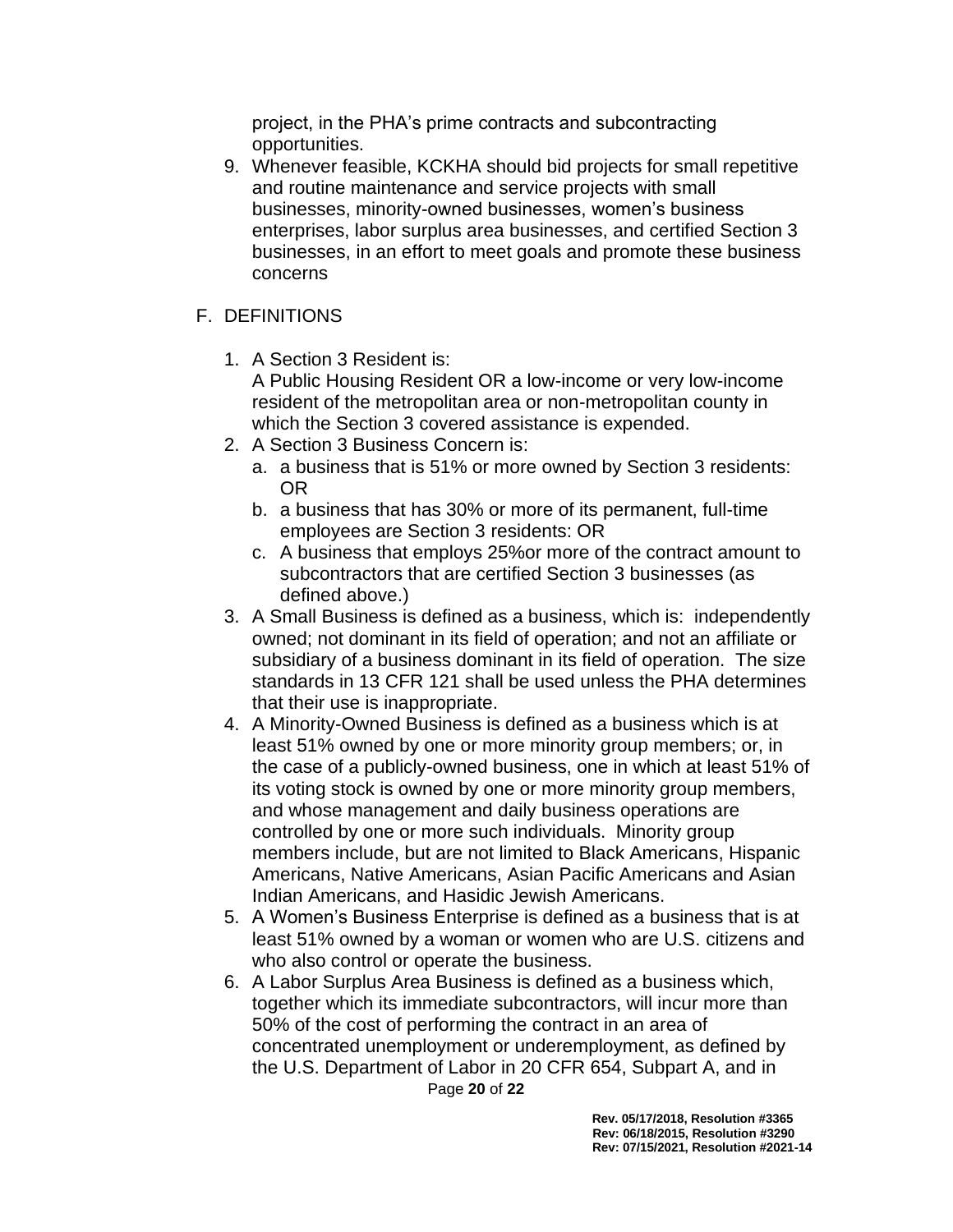lists of labor surplus areas published by the Employment and Training Administration.

7. A Business Concern Located in the Area of the Project, is defined as an individual or firm located within the relevant Section covered project area, as determined pursuant to 24 CFR 75, listed on HUD's registry of eligible business concerns, and meeting the definition of small business above. A business concern owned in substantial part by persons residing in the area of the project is defined as a business concern which is 51% or more owned by persons residing, owned by persons considered by the U.S. Small Business Administration to be socially or economically disadvantaged, listed on HUD's registry of eligible business concerns, and meeting the definition of small business above.

## IX. ETHICS IN PUBLIC CONTRACTING

A. CONFLICT OF INTEREST

The description and explanation of conflict of interest for this policy shall be the same as Section 19 of the Terms and Conditions of the Consolidated Annual Contributions Contract Form HUD-53012A.

- B. GRATUITIES, KICKBACKS, AND USE OF CONFIDENTIAL INFORMATION
	- 1. PHA officers, employees or agents shall not:
		- a. Solicit gratuities, favors, or anything of monetary value from contractors, potential contractors, or parties to subcontracts; nor
		- b. Accept gratuities, favors, or anything of monetary value from contractors, potential contractors, or parties to subcontracts, with the exception of unsolicited items of nominal value; nor
		- c. knowingly uses confidential information for actual or anticipated personal gain.
	- 2. PROHIBITION AGAINST CONTINGENT FEES

Contractors shall not retain a person to solicit or secure PHA contract for a commission, percentage, brokerage, or contingent fee, except for bona fide employees or bona fide established commercial selling agencies.

C. SANCTIONS

Page **21** of **22** Violation of any provision of this Ethics in Public Contracting policy should raise conscientious questions for the employee, officer or agent concerned as to whether voluntary resignation or other action